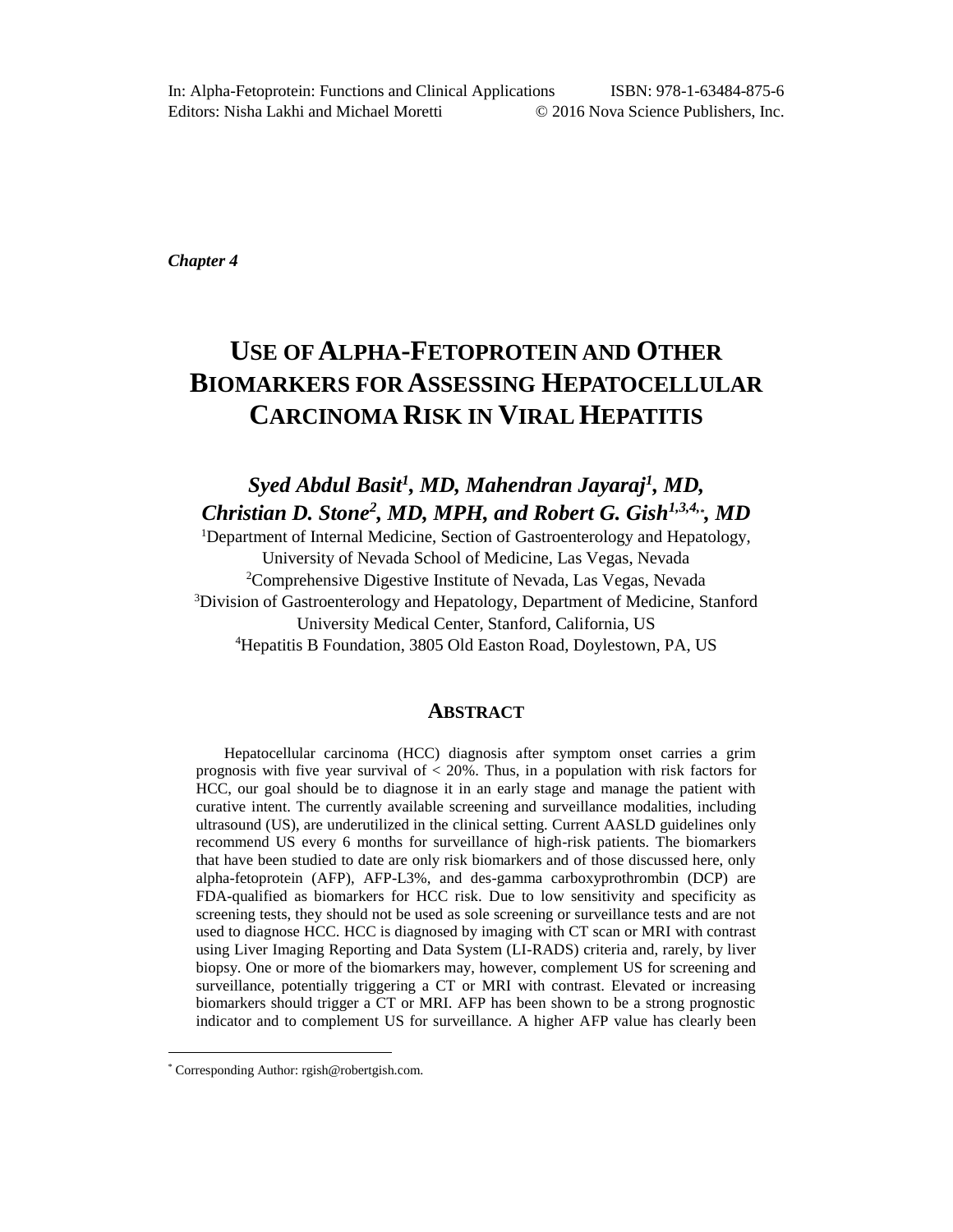associated with poor clinical outcome while AFP reduction > 50% after treatment predicts an improved response. The pre-treatment AFP value may identify patients who will benefit more from loco-regional therapy than transplant. A higher pre-transplant AFP level has been associated with tumor recurrence and thus may help identify patients who will need close observation for early HCC recurrence. The AFP level (with a ceiling of  $\lt$ 500 ng/ml) has been utilized in some liver allocation models to grant MELD exception points. AFP-L3% has been found to complement AFP in HCC surveillance, especially when the AFP value is indeterminate. As with AFP, a higher AFP-L3% level may be reflective of either advanced disease or aggressive HCC. Elevated levels of both AFP-L3% and DCP have been associated with vascular invasion by the tumor. A high postablation AFP-L3% value may be reflective of disease recurrence. Similar to AFP, AFP-L3% may help determine treatment modality. DCP can help differentiate HCC from nonmalignant chronic liver disease. Its re-emergence after treatment can be reflective of HCC recurrence. DCP can complement AFP in HCC risk assessment. Data for other biomarkers are limited, and no firm recommendation can currently be made for their use. Several risk assessment models have been proposed to help with some of the limitations of these biomarkers. Multiple large studies are underway on the clinical utility of HCC biomarkers and on the proposed models that will ultimately help answer remaining questions on their usefulness. In the meantime, guidelines from the Japan Society of Hepatology recommend AFP, AFP-L3% and DCP for HCC surveillance. Experts in the field agree that until better screening and surveillance tools are available for HCC, we should utilize the available biomarkers to complement US and help identify patients who would benefit from further radiological workup.

# **INTRODUCTION**

Hepatocellular carcinoma (HCC) is the most common primary cancer of the liver, the fifth most common cancer in men and seventh in women worldwide, and the second leading cause of cancer-related mortality worldwide with more than 650,000 new cases every year [1]. The majority of HCC cases are diagnosed in developing countries where endemic hepatitis B virus (HBV) infection is the most prevalent risk factor [2]. Developing countries account for 85% of the worldwide HCC burden, with more than 80% of cases found in sub-Saharan Africa and Eastern Asia where the incidence rate is more than 20 per 100,000 people, and in Mongolia where the rate is over 60 per 100,000 [3]. The incidence of HCC is on the rise in most parts of the world [4]. Infection with hepatitis C virus (HCV) is the leading cause of HCC in Japan although there has been a recent decrease in HCC incidence attributed to HCV treatment responders [5]. In a recent retrospective study of U.S. veterans, the incidence of HCC and HCC-related mortality has risen since 2001 [6]. There is an alarming 2.5 fold increase in HCC incidence, most of which is attributed to HCV infection. The American Cancer Society predicted 35,660 new liver and intrahepatic bile duct cancers in 2015 in the United States, approximately three-fourths of which would be HCC [7].

Because of its prevalence and high mortality, it is imperative to identify the predisposing factors for the development of HCC. This risk stratification will help identify patients who would benefit from HCC screening and surveillance. The American Association for the Study of Liver Diseases (AASLD) defines screening as "application of diagnostic tests in patients at risk for HCC, but in whom there is no a priori reason to suspect that HCC is present" while surveillance is "the repeated application of screening tests'' in patients at risk for a disease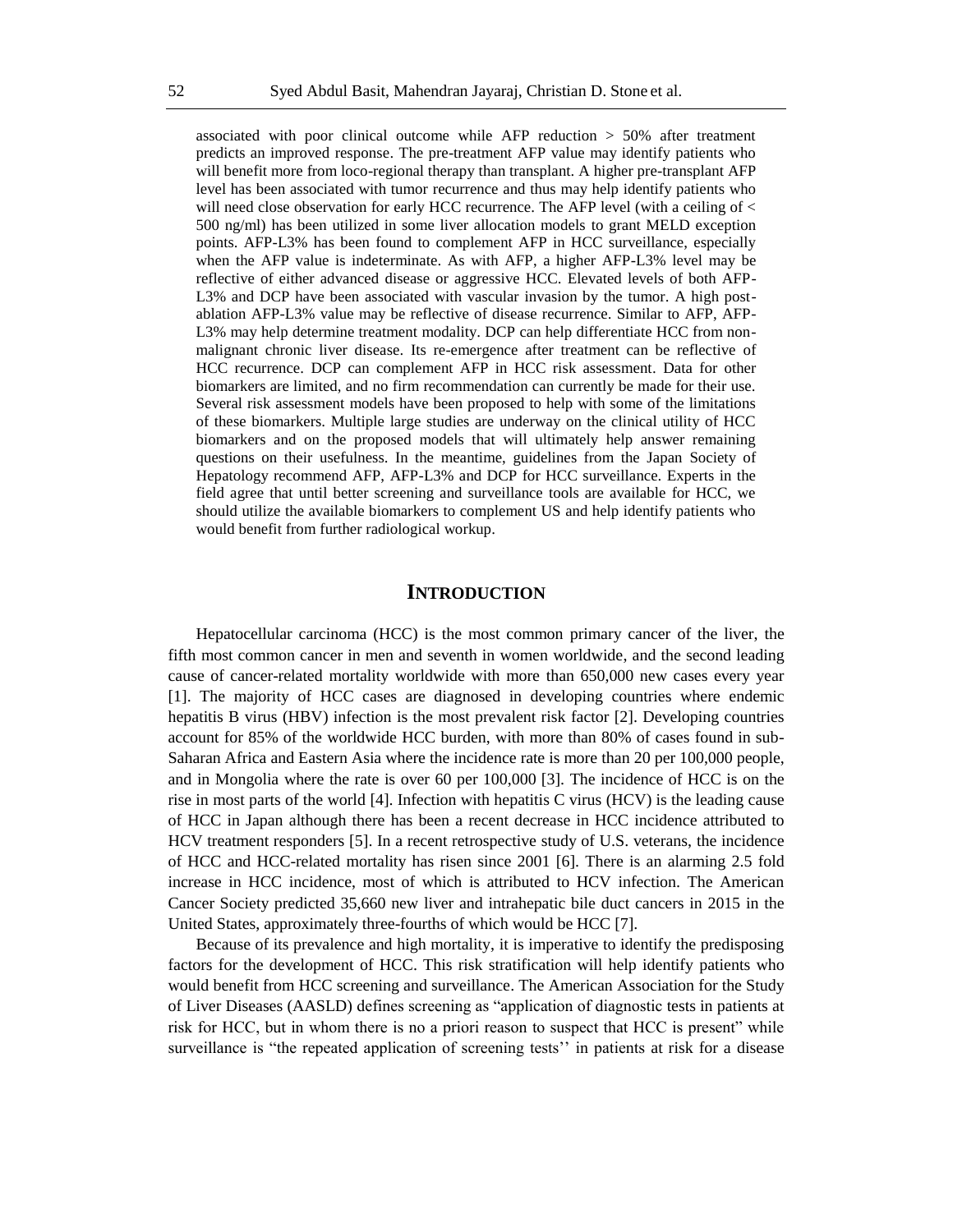[4]. Cirrhosis is the major risk factor for the development of HCC with the five-year cumulative risk in the cirrhotic patient varying from 5 to 30%, depending upon the etiology of the liver disease [8]. In the U.S. the incidence of HCC is higher in patients with advanced cirrhosis and high Child-Pugh class, highest in patients with chronic HCV infection, and second-highest in those with chronic HBV (CHB) [8]. The 5-year cumulative incidence for common risk factors is summarized in Table 1. In subjects with compensated liver cirrhosis, HCC is the most common cause of death, accounting for 54-70% of mortality [8]. At autopsy, 80-90% of patients with HCC are found to have liver cirrhosis. It is important for surveillance guidelines to recognize that in approximately 10-20% of patients HCC develops in the absence of cirrhosis [9]. In patients who develop HCC in the absence of cirrhosis there is almost always chronic inflammation; thus, the necroinflammatory process appears to be the most important predisposing factor [8]. The common causes for viral and non-viral chronic hepatitis and HCC are detailed in Table 2.

| <b>Risk factors</b>       | 5-year cumulative incidence*               |  |
|---------------------------|--------------------------------------------|--|
| <b>HCV</b>                | 17% in Europe and United states            |  |
|                           | 30% in japan                               |  |
| Hemochromatosis           | 21\%                                       |  |
| Chronic HBV infection     | 10% in Europe and United States            |  |
|                           | 15% in sub-Saharan Africa and Eastern Asia |  |
| Alcohol related cirrhosis | $8\%$ **                                   |  |
| <b>Biliary Cirrhosis</b>  | 4%                                         |  |

#### **Table 1. Common risk factors and incidence of HCC [8]**

\* Cumulative incidence refers to the proportion of population at risk that will develop an outcome in a given period of time.

\*\* In the absence of HBV and HCV infection.

# **Table 2. Risk factors for cirrhosis and HCC [2, 8, 10, 66, 180-182]**

| <b>HBV</b>                                       |
|--------------------------------------------------|
| <b>HCV</b>                                       |
| Coinfection or tri-infection with HCV/HBV/HIV    |
| Aflatoxin in patients with HBV and HCV infection |
| Non-viral hepatitis-related risk factors         |
| Alcohol-related liver disease                    |
| Nonalcoholic fatty liver disease                 |
| Hemochromatosis                                  |
| Primary biliary cirrhosis                        |
| Alpha-1 antitrypsin deficiency                   |
| Primary sclerosing cholangitis                   |
| Autoimmune hepatitis                             |
| Wilson disease                                   |
| Cryptogenic cirrhosis                            |
| Hereditary tyrosinemia                           |
| Porphyria                                        |
| Aflatoxin                                        |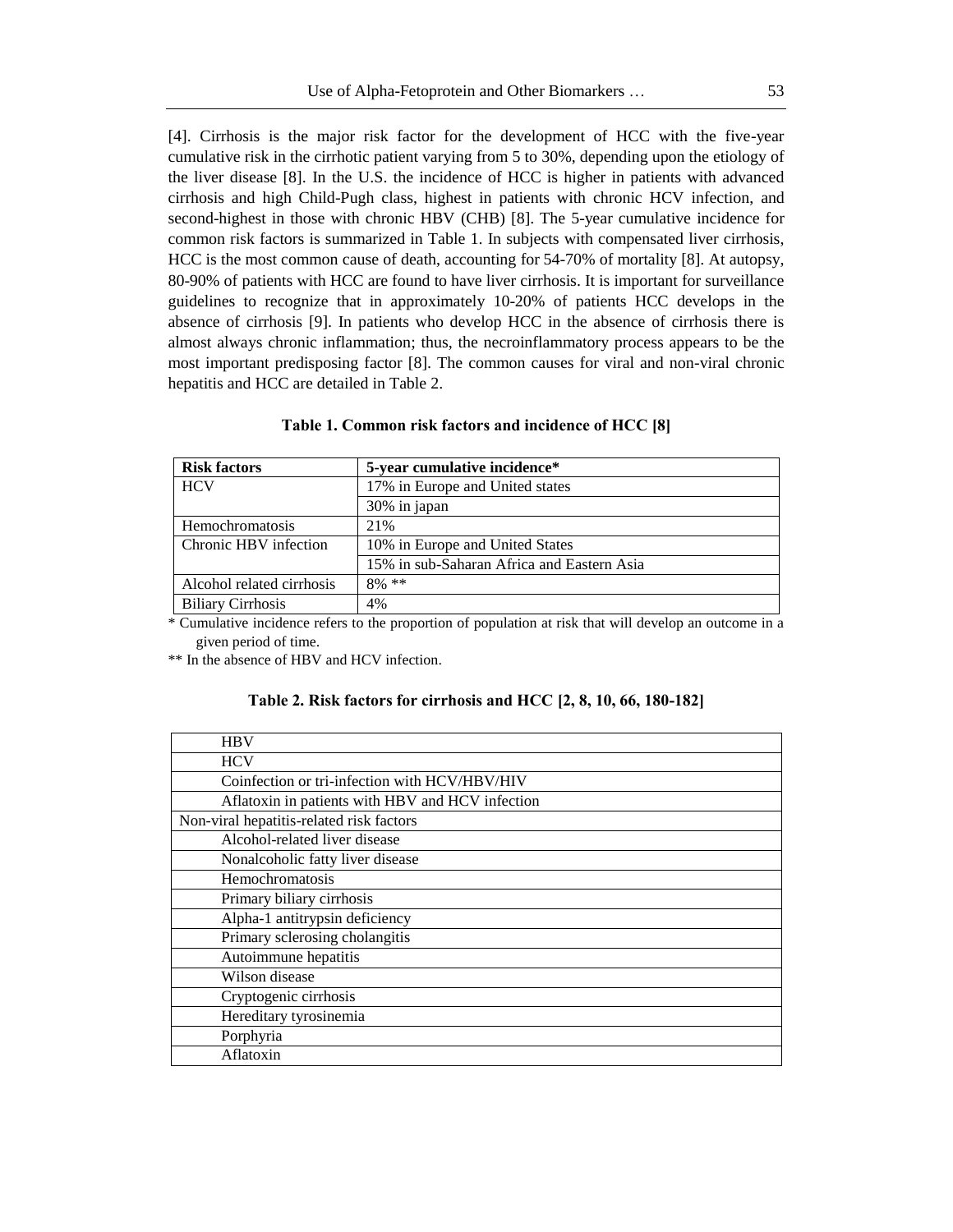HCC diagnosed after symptom onset carries a very grim prognosis, with five-year survival less than 10% [4]. Thus, the approach to the population at risk should be twopronged:

- A. Identification and treatment of the predisposing liver conditions.
- B. Initiation of surveillance programs in those patients at risk for HCC.

The main emphasis on preventing HCC should be on identifying modifiable risk factors and treating them promptly. Obesity, diabetes, smoking, and infection with HBV, HCV and human immunodeficiency virus (HIV) infection have been recognized as major risk factors for HCC [10]. Universal vaccination against HBV infection has been shown to decrease the incidence of HCC [11-14]. The differential risks for HCC with CHB are summarized in Table 3. There is conflicting evidence for chemoprevention of HCC with nucleos(t)ide analogues [15]. The Greece cohort study reported that antiviral therapy in cirrhotic patients with HBeAg-negative CHB does not decrease the risk of HCC [16]. Although the nucleoside analogue entecavir is a potent antiviral that can fully suppress HBV, studies assessing its effectiveness as a prophylactic against the development of HCC have yielded conflicting results. Studies from Japan [17] and Hong Kong [18] reported that the use of entecavir in chronic HBV was associated with reduced risk of HCC. Trinchet et al. reported similar findings in France where treatment of viral hepatitis was associated with low HCC incidence [19]. This positive response was not observed in a study by Lampertico et al. [20]. Although controversy has existed about whether antiviral therapy should be recommended for CHB patients with compensated cirrhosis who have detectable, but low, serum HBV DNA levels, a recent analysis found that the 5-year cumulative HCC incidence rate was 2.2%, 8.0%, and 14.0% for patients with undetectable HBV DNA (<12 IU/mL), low HBV DNA levels (<2000 IU/mL) plus normal alanine aminotransferase (ALT) levels, and low HBV DNA levels plus elevated ALT levels at baseline, lending support for initiating antiviral therapy in this patient population [21].

Achieving a sustained viral response (SVR) with HCV treatment has been shown to decrease HCC incidence [22] and all-cause mortality [23] in patients with chronic HCV infection. The substantially higher SVR rates now being achieved with the new direct acting antiviral agents [24] may result in significant reduction of HCC incidence and mortality in this population in future. However, it has been suggested that even with DAA-associated SVRs, HCC incidence could continue to increase until 2030 [25] and that the risk of HCC may persist for 8-10 years after SVR achievement [26].

| <b>Hepatitis B infection</b>           | <b>Incidence in Western</b> | <b>Incidence in Asian</b> |  |
|----------------------------------------|-----------------------------|---------------------------|--|
| status-Untreated                       | population at risk          | population at risk        |  |
| Inactive carriers                      | $0.2\%$                     | $0.2\%$                   |  |
| Chronic hepatitis without<br>cirrhosis | 0.3%                        | 0.6%                      |  |
| Compensated cirrhosis                  | 2.2%                        | 3.7%                      |  |

**Table 3. Incidence of HCC in the HBV-infected population [183]**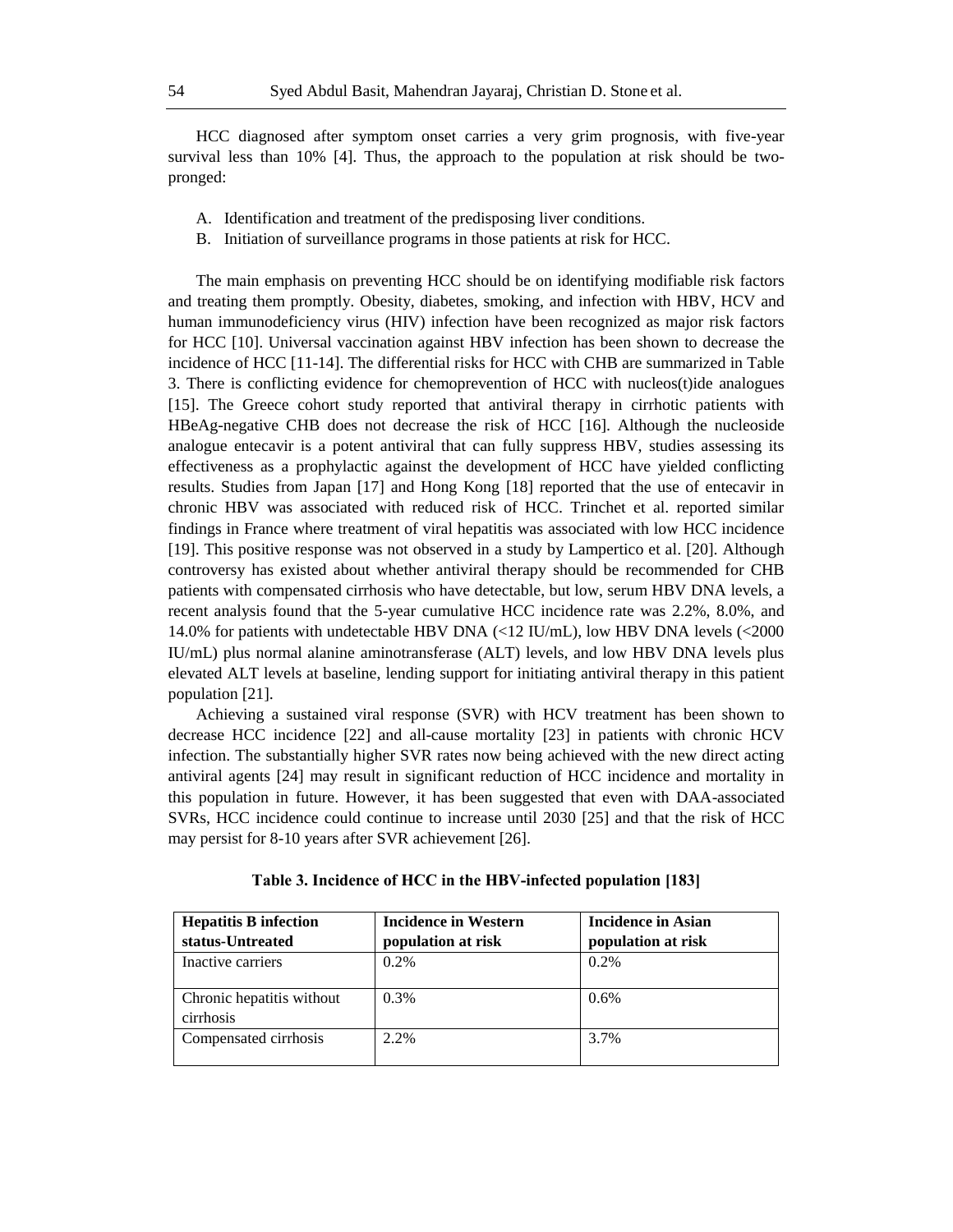Prorok has proposed that there are two components for an effective surveillance program [27]: (1) the surveillance test should detect cancer early; and (2) therapy initiated as a result of early detection by screening must be more effective than therapy undertaken in later stages of disease. Using these criteria, screening and surveillance are justified for HCC [28]. The first randomized controlled trial of HCC screening, a study in which liver ultrasound (US) and AFP testing were offered to the surveillance group every six months, found that, after five years of follow up, biannual surveillance reduced HCC mortality by 37% [29].

Multiple studies have shown that HCC surveillance is underutilized in populations at risk, with 20% or fewer of patients receiving surveillance that follows guidelines [30, 31]. Current AASLD guidelines do not recommend any biomarkers for HCC surveillance although the omission of AFP from surveillance has been questioned [32]. Some authors have concluded that US or AFP are suboptimal surveillance tools if used individually; for optimal sensitivity and specificity imaging and biomarkers should be used in combination [33, 34]. The main goal of surveillance is to find HCC in an earlier stage with small tumor burden to enhance the chance of cure or prolonging life. Increased tumor size alone worsens prognosis. Five-year survival has been shown to be significantly lower in small HCC with tumor size 3.5-5cm compared to smaller tumor mass  $( $3.5 \text{ cm}$ )$  [35]. The current recommendations for HCC screening and surveillance from several societies are summarized in Table 4.

| <b>Liver societies</b> | <b>Current surveillance recommendations</b>                         |
|------------------------|---------------------------------------------------------------------|
| $AASLD*(2010)$         | US every 6 months.                                                  |
|                        | Biomarkers are currently not recommended.                           |
| EASL $** (2012)$       | US every 6 months.                                                  |
|                        | Biomarkers are currently not recommended.                           |
| APASL***               | US every 6 months                                                   |
|                        | AFP every 6 months                                                  |
| $WGO***$               | Ultrasound every 4-12 months based on severity of liver disease.    |
|                        | Shorter interval is recommended for advanced cirrhotic patients.    |
| JSH %                  | US every 3-4 months in extremely high risk groups or every 6 months |
|                        | in high risk groups.                                                |
|                        | AFP/AFP-L3%/DCP every 3-4 months in extremely high risk groups      |
|                        | and every 6 months in high risk groups.                             |

**Table 4. Surveillance recommendations from liver societies [10, 24, 66, 184-186]** 

\* American Association for the Study of Liver Diseases. \*\*European Association for the Study of the Liver. \*\*\* Asian Pacific Association for the Study of the Liver. \*\*\*\* World Gastroenterology Organization. % Japanese Society of Hepatology. DCP, AFP and AFP-L3 are defined elsewhere in the text.

### **HCC Biomarkers**

Cancer biomarkers either reflect the presence of tumor in the body or predict the risk of developing cancer [36]. The Early Detection Research Network (EDRN) established by the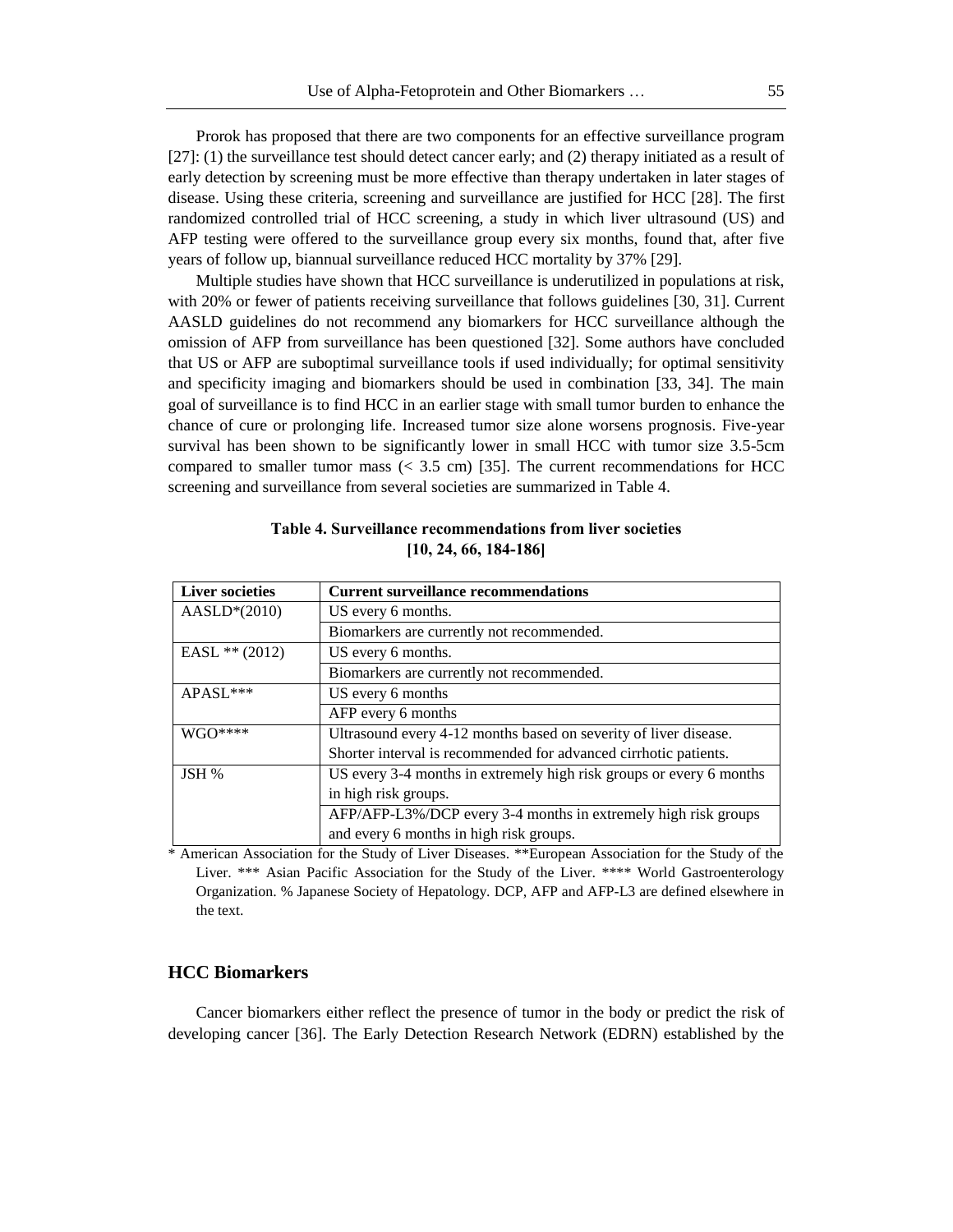National Cancer Institute proposed that a biomarker needs to pass through five phases to produce a useful population-screening tool [37]:

Phase 1: Promising directions identified.

Phase 2: Clinical assay detects established disease.

Phase 3: Biomarker detects disease early before it becomes clinical and a "screen positive" rule is defined.

Phase 4: Extent and characteristics of disease detected by the test and the false referral rate are identified.

Phase 5: Impact of screening on reducing the burden of disease on the population is quantified.

The first disease biomarker discovered was the Bence-Jones protein. It was discovered in 1840 [38] and reported as a cancer biomarker in 1848 [39]. With advancements in technology, a growing number of biomarkers have been identified for HCC. Most of these biomarkers are in an early phase of development. Currently identified HCC biomarkers along with the EDRN phase for each are shown in Table 5.

| <b>Phase</b>   | Category           | <b>HCC</b> biomarkers   |                                  |  |
|----------------|--------------------|-------------------------|----------------------------------|--|
|                |                    | Serum/plasma/blood      | <b>Tissue</b>                    |  |
| 1              | Preclinical        | Circulating miR-16      | Five-gene score, FGF3/FGF4       |  |
|                | exploratory        | EpCAM positive          | amplification                    |  |
|                | studies            | circulating tumor cells | High Met expression, miR-185 and |  |
|                |                    | IL-6 and IL-10 [187]    | miR-201, SOUX, AKR1B10, CD34     |  |
|                |                    |                         | expression,                      |  |
|                |                    |                         | Human carbonyl reductase2,       |  |
| $\overline{2}$ | Clinical assay     | DCP (PIVKAII), Glypican |                                  |  |
|                | development and    | 3, GP73, SCCA,          |                                  |  |
|                | validation, case   | Osteopontin, AFP-L3,    |                                  |  |
|                | control studies    | Canavaninosuccinate     |                                  |  |
| 3              | Retrospective      | AFP                     |                                  |  |
|                | longitudinal       |                         |                                  |  |
|                | repository studies |                         |                                  |  |
| $\overline{4}$ | Prospective        | AFP                     |                                  |  |
|                | screening studies  |                         |                                  |  |
| 5              | Cancer control     | AFP                     |                                  |  |
|                | randomized         |                         |                                  |  |
|                | studies            |                         |                                  |  |

**Table 5. EDRN phase and current status of HCC biomarkers [36, 37]** 

Genome-wide association studies have identified single nucleotide polymorphisms (SNPs), which are associated with HCC susceptibility [36]. Although potentially informative, studies on these SNPs are in preliminary stages. To date, the SNPs known to be associated with increased HCC susceptibility are rs7574865, rs9272015, rs2596542, rs9275319, rs101206, and rs2551677; among those found to be associated with decreased susceptibility are rs2880301 and rs455804 [36]. Three loci, rs17401966, rs7574865 and rs9275319, have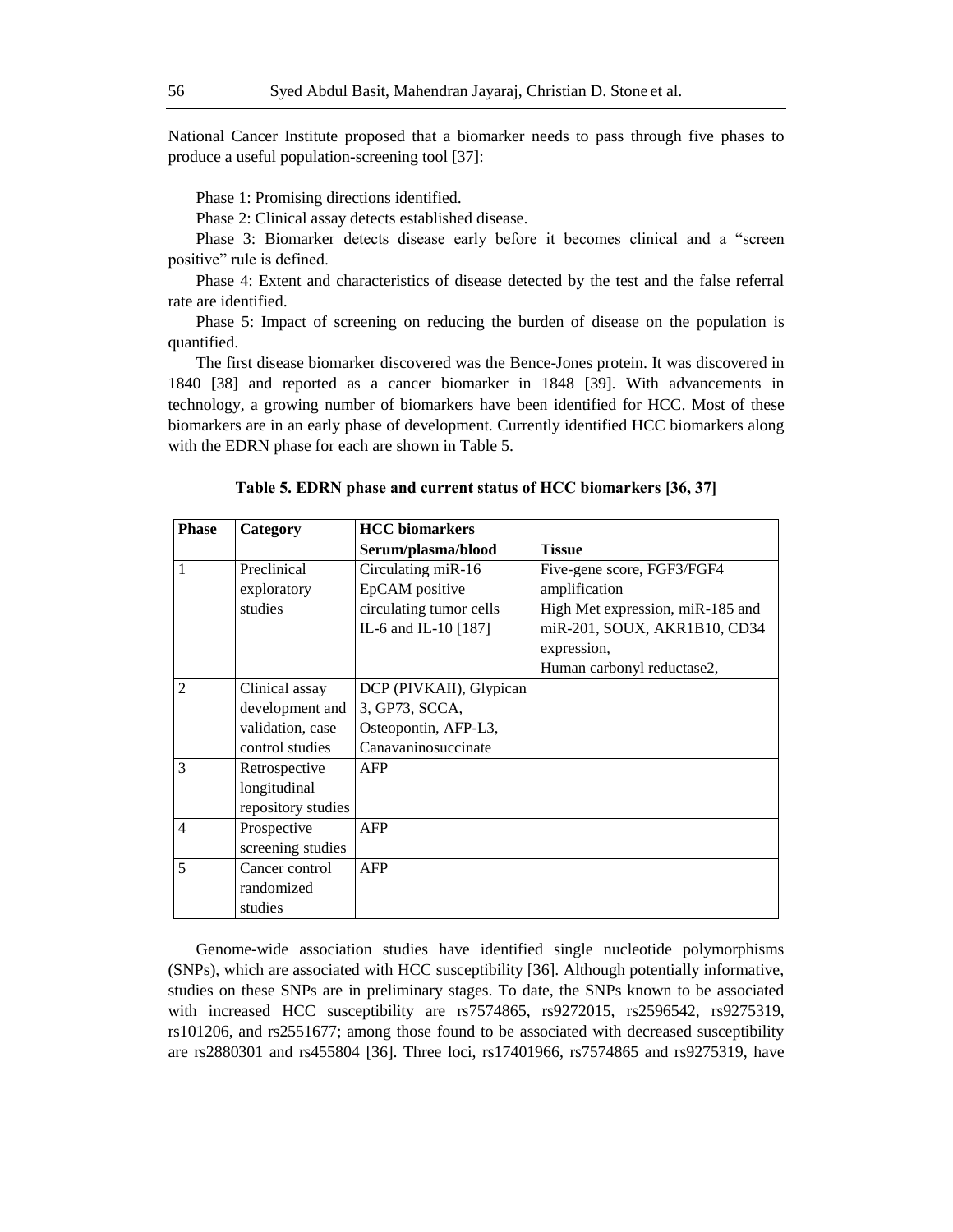been shown to be associated with HBV-related HCC; two loci, rs2596542 and rs9275572, have been shown to be associated with HCV-related HCC [40-44]. At present, SNPs do not provide good prediction at either the individual or population level [45]. These sequencing tests are not yet available clinically.

# **ROLE OF CURRENTLY AVAILABLE BIOMARKERS AND THEIR UTILIZATION IN HCC MANAGEMENT**

The clinical utility and evidence based utilization of currently available HCC biomarkers are summarized in Table 9. Here we discuss the available biomarkers with a special emphasis on those which are currently recommended in society guidelines. Several models of the probability of HCC development have been developed. The GALAD model uses gender, age, AFP-L3% (*AFP-lens culinaris agglutinin),* AFP and DCP (Des-gamma-carboxythrombin). The initial case control and validation study showed promising results [46], and recent validation of this model in a large multinational cohort showed its high sensitivity (82.2- 91.6%) and specificity (87.6-89.7) [47].

It is important to note that the biomarkers discussed here are only risk biomarkers. Due to low sensitivity and specificity as screening tests, they should not be used as sole screening or surveillance tests and are not used to diagnose HCC. HCC is diagnosed by imaging with CT scan or MRI with contrast using Liver Imaging Reporting and Data System (LI-RADS) criteria and, rarely, by liver biopsy. One or more of the biomarkers may, however, complement ultrasound (US) for screening and surveillance, potentially triggering a CT or MRI with contrast when either US imaging indicates the need or HCC biomarkers are elevated. Elevated or increasing biomarkers should trigger a CT or MRI. Of the biomarkers discussed here, only AFP, AFP-L3%, and DCP are FDA-cleared as biomarkers for HCC risk.

# **ALPHA-FETOPROTEIN**

The modern era of cancer biomarkers dawned with the discovery of alpha-fetoprotein (AFP), an oncofetal protein with a molecular weight of 68,000 [48] that is a member of the albuminoid gene superfamily [49]. Abelev et al. reported a protein in hepatoma bearing mice that migrated to the alpha 1 region in protein electrophoresis [50]. This protein was later found in the serum of a patient with primary liver cancer [51]. In 1970, the first international multicenter study on AFP reported that it was detected in the serum of approximately 75% of patients with primary liver cancer [52]. AFP is known to be present in small quantities in normal adults [49], some fetal organs, proliferating hepatocytes, and several cancers, including HCC, yolk sac tumors, and germ cell tumors [48]. One of the main arguments against the use of AFP as a surveillance biomarker is its presence in multiple conditions, summarized in Table 6.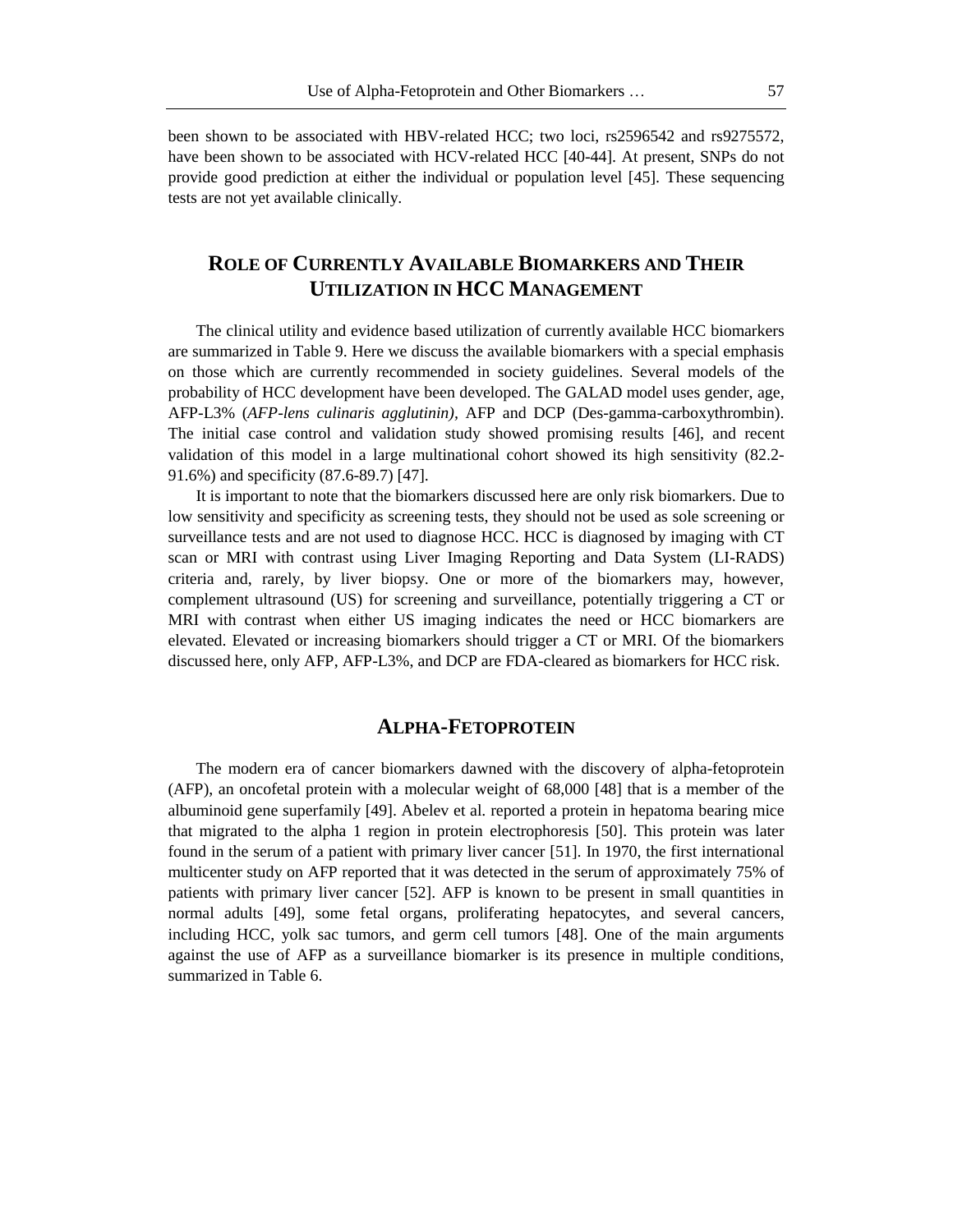| Liver related conditions              | <b>Non-liver related conditions</b> |
|---------------------------------------|-------------------------------------|
| Hepatocellular carcinoma              | Gastric cancer                      |
| Acute hepatitis                       | Esophageal cancer [189]             |
| Chronic hepatitis                     | Pancreatic cancer [190]             |
| Fatty liver disease [191]             | Colon and rectal cancer [189, 192]  |
| Acute liver failure [193]             | Germ cell tumors                    |
| Cirrhosis [194, 195]                  | Colitis                             |
| Intrahepatic cholangiocarcinoma [196] | Ataxia telangiectasia               |

**Table 6. Causes of Elevated AFP in non-pregnant adults [188]**

AFP is the only HCC biomarker that has been studied in all 5 EDRN phases. AFP is not FDA-cleared as a biomarker for HCC risk when used alone; it is only cleared if used in combination with AFPL3%. Its usefulness may range from identifying the population at risk to predicting response to treatment [36]. AFP's association with the long term risk of HCC was evaluated in a retrospective longitudinal cohort study in which 617 patients with CHB were followed for 22 years (median 6.2 years) [53]. The cumulative incidence of HCC after 18 years of follow up was 40.8% in the higher AFP group vs 17.9% in the lower AFP group. The authors concluded that elevated serum AFP was associated with increased risk of HCC and that this increased risk can persist for many years after the index AFP measurement. The risk was independent of other demographic factors.

Because of sensitivity and specificity issues, trials assessing AFP's association with HCC have used a variety of cutoffs for the AFP level. In a large phase II trial of HCC biomarkers in which chronic viral hepatitis was the main cause of liver disease, an AFP cutoff of 10.9 ng/ml had 66% sensitivity and 81% specificity [54]. A systematic review of AFP studies showed that a cutoff value of 20 mcg/L resulted in sensitivity of 41-65% and specificity of 80-94% while with a cutoff value of 200 mcg/L the sensitivity decreased to 20-45% and the specificity increased to 99-100% [55]. Researchers have reported that combining AFP with US for HCC surveillance improves sensitivity and specificity [33, 34].

To overcome the low sensitivity issue, El-Serag et al. proposed an AFP-based algorithm to predict HCC risk [56]. They found that a predictive model that included data on levels of AFP, ALT, and platelets, along with age at time of AFP test, and interaction terms between AFP and ALT and between AFP and platelets best discriminated between HCV-infected cirrhotic patients who would and would not develop HCC within six months. The authors envisioned that application of this modified AFP model would decrease both false positives and false negatives. In a study of AFP in cirrhotic patients Oka et al. found that the cumulative incidence of HCC was significantly higher in patients who had AFP levels of 20 ng/ml or more but below 200 ng/ml at baseline compared to those with levels below 20 ng/ml, as well as in patients who had repeated transient increases in AFP to above 100 ng/ml compared to those who had levels consistently below 20 ng/ml [57]. The researchers concluded that such patients should be treated as being in a super-high-risk group for HCC and should be provided frequent US examination.

AFP has been shown to increase hepatoma cell proliferation in vitro [58] and cytoplasmic AFP has been shown to function on retinoic acid receptor signaling and thus promote the human hepatoma [59]. The suppression of AFP mRNA expression may inhibit the tumor cell growth [48]. In a preliminary study, epitope-optimized AFP activated CD8 T cells and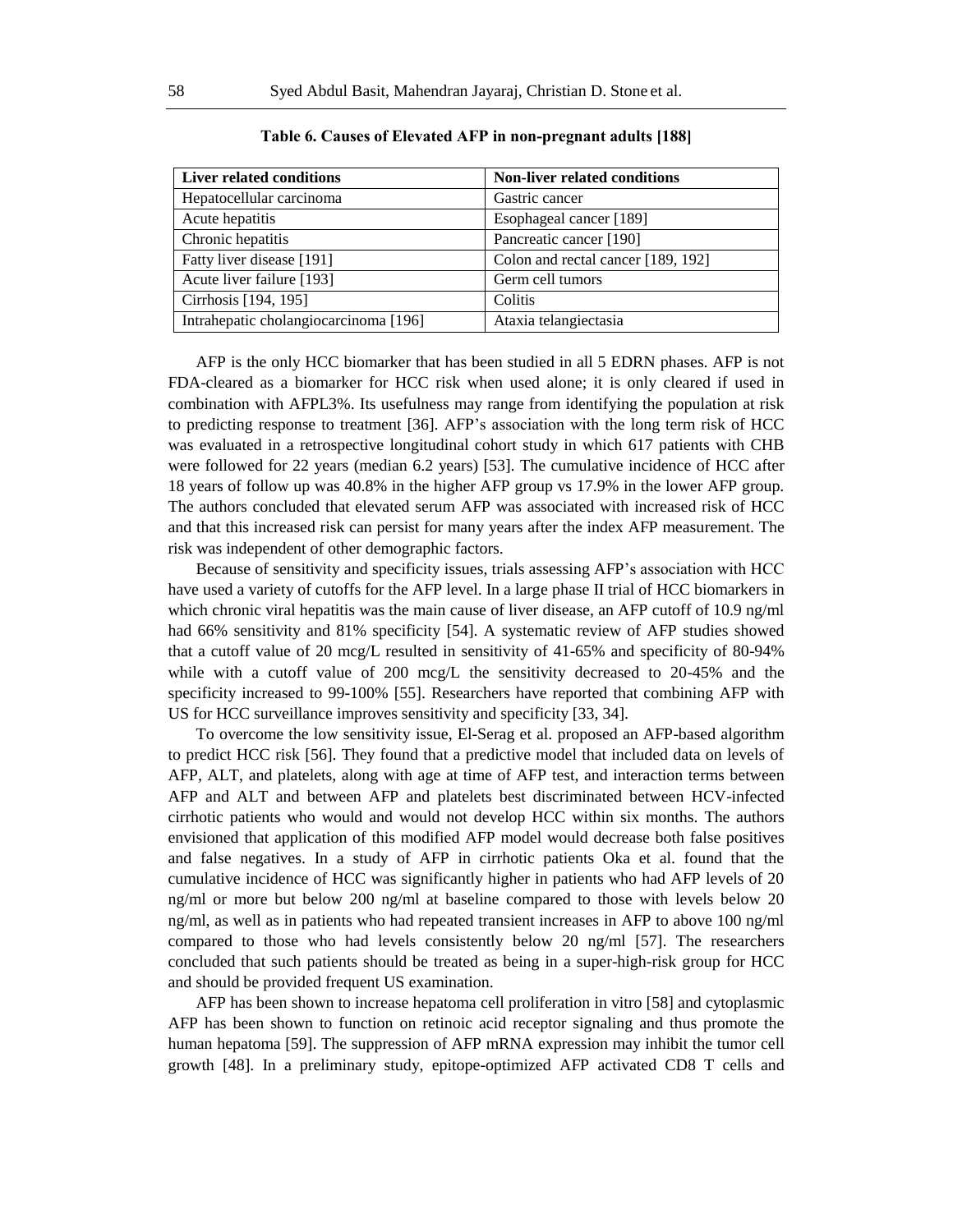generated strong antitumor effects in the carcinogen-induced autochthonous HCC mouse model [60], leading researchers to hypothesize that the same type of epitope optimization might enable the development of effective human vaccines to prevent HCC recurrence after liver resection [61]. In a phase I human AFP vaccine study in which 6 patients with advanced HCC were given vaccine twice weekly for three weeks all patients generated T cell responses [62]. However, the T cell responses did not result in any anti-tumor activity in a later study [63].

# **AFP for Surveillance of CHB Patients**

The annual HCC risk for CHB patients with cirrhosis is estimated to be 3-5% [64]. The annual HCC risk in patients without cirrhosis has been estimated to be 0.4–0.6% in Asian males  $> 40$  years of age and 0.3–0.6% in Asian females  $> 50$  years of age [64]. In the United States, the annual HCC incidence in CHB patients has been reported to be 387 per 100,000 for men and 63 per 100,000 for women in an Alaska native cohort [65] and 470 per 100,000 overall and 657 per 100,000 in men only in a heterogeneous urban North American population [65]. The AASLD IDSA HCV Guidance Panel has concluded that surveillance with dual modality AFP and US becomes cost effective when the incidence of HCC exceeds 0.2% [66]. Carr et al. [67] found that compared to HCV-associated HCC, HBV-associated HCC has larger tumor size and higher AFP level [67]. HCC surveillance using AFP has been assessed in several CHB populations. The first surveillance study in a CHB population was conducted in China using combined AFP and US every six months [29]. In the surveillance arm, there was a 37% reduction in HCC-associated mortality. In a prospective 16-year study of 1,487 Alaska natives with CHB, surveillance was done with AFP every 6 months; men and non-pregnant women with an elevated AFP level were evaluated with US. In a comparison of the long-term survival rate for patients whose HCC was detected by the surveillance program to a historical control group of Alaska native HCC patients, screening was shown to be effective in detecting most HCC tumors at a resectable stage and to significantly prolong survival rates [68]. In a recent review of 132 patients diagnosed with HCC during regular surveillance, the primary mode of tumor detection was US only in 51.5%, US and AFP in 22.0%, AFP only in 19.7%, and incidental in 6.8% of patients. It was found that AFP increased sensitivity by 19.7% for all patients and 28.0% for HBV-related early stage HCC patients, suggesting that AFP may play a significant role in increasing sensitivity in HCC surveillance, especially for detecting early stage HBV-related HCC [69]. Using a computerized decision-analytic model to compare various surveillance strategies Thompson et al. concluded that in a mixed-etiology cohort, the most effective surveillance strategy is to survey with AFP and US every 6 months, but noted that cost effectiveness varied considerably depending on the cirrhosis etiology, with surveillance much more likely to be cost-effective in those with HBV-related cirrhosis [70]. El Serag et al. recommend HCC surveillance every six months with the combination of AFP and US in all patients with cirrhosis or advanced hepatic fibrosis irrespective of etiology, and in adult CHB patients irrespective of cirrhosis [64].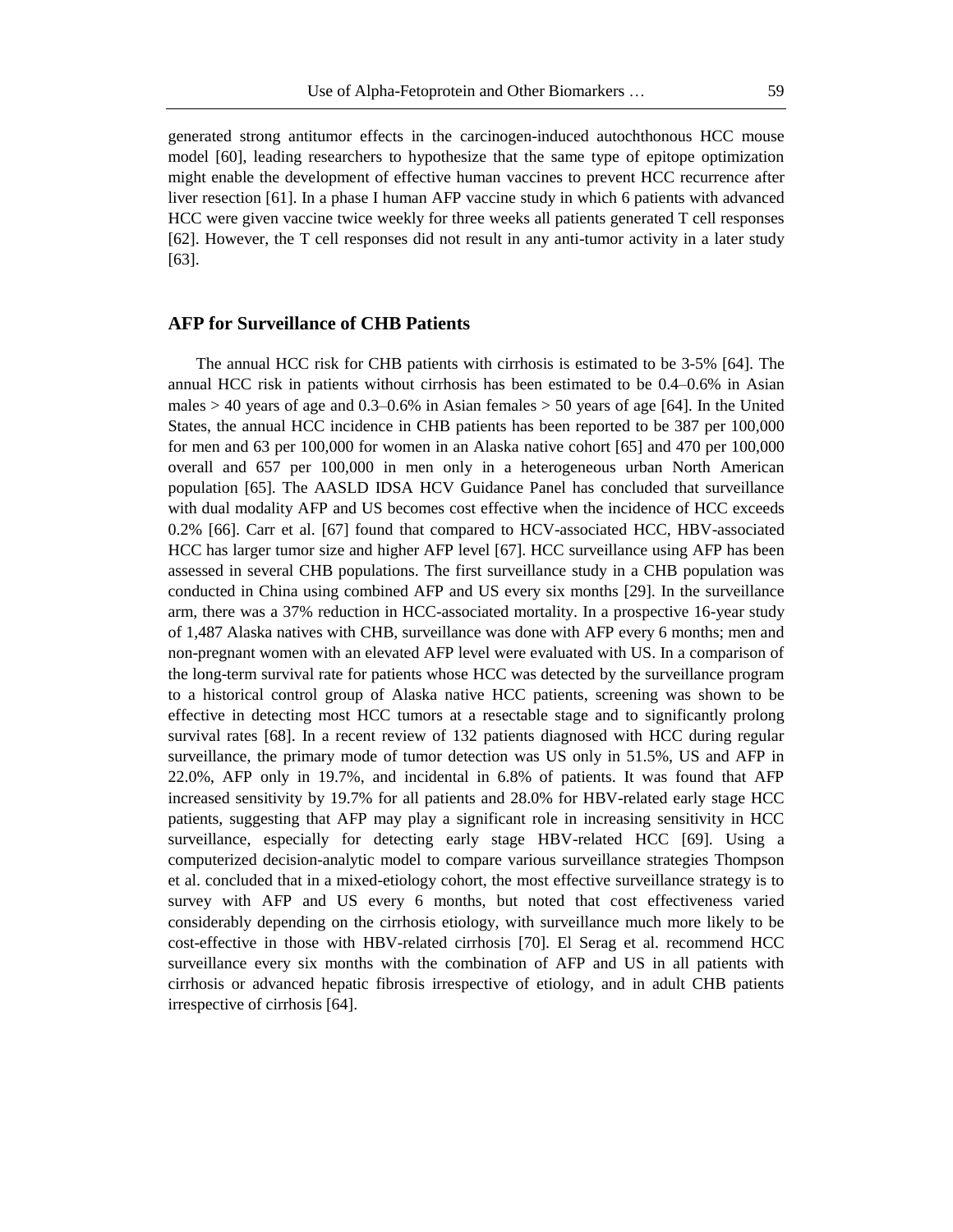### **AFP for Surveillance of Patients with Chronic Hepatitis C**

HCV infection is associated with a 15-20 fold higher risk of HCC compared to non-HCV patients, with patients with advanced fibrosis or cirrhosis at the highest risk [3]. The rate of HCC among patients with chronic hepatitis C (CHC) ranges from 1% to 3% over 30 years [3]. Any level of HCV viremia is a strong risk factor for HCC while treatment that results in a sustained viral response (SVR) substantially decreases the risk; studies have reported a 57% to 75% reduction in risk in patients who achieved an SVR with interferon-based therapy [3]. However, because some level of risk persists for years after treatment, patients should have continued surveillance after achieving an SVR. Post-interferon treatment, a high AFP level has been associated with a higher incidence of HCC [71].

In a comparison of biomarker levels in patients in the HALT-C trial in whom HCC did or did not develop, it was found that mild to moderate elevations in total AFP occur frequently in patients with CHC and advanced fibrosis, appear to relate to factors other than HCC, and are poor predictors of HCC [72]. In patients without HCC, 24.5% had at least one AFP between 20 and 199, and 2.3% had at least one AFP value  $\geq$  200 ng/ml. The authors reported that if the higher cutoff of 200 ng/ml is used then the specificity of AFP increases to 99% but the sensitivity falls to less than 20%. In a retrospective case-control study that was designed to assess whether AFP levels might accurately detect HCC in subgroups of patients, it was found that AFP most accurately detects HCC in patients without HCV infection [73]. AFP levels of 59 ng/mL or greater most accurately detected HCC in patients with HCV-associated cirrhosis; levels of AFP of 11 ng/mL or greater accurately identified HCC in HCV-negative patients. Chang et al. reported that the addition of AFP (cutoff value of 20 ng/ml) to US for surveillance increased sensitivity from 92 (US alone) to 99.2 (US combined with AFP) without significantly affecting the specificity of surveillance (68.3% vs 71.5%) [74]. Other studies have also shown that AFP is complementary to US in surveillance [75, 76]. In a retrospective study of patients with biopsy-proven cirrhosis who were evaluated for high hepatocyte proliferation (S phase fraction), 74% of subjects had hepatitis C; 39% of patients who had high AFP (> 20ng/ml) and high S phase fraction ( $\geq$  1.8) developed HCC compared to 1% of those with normal AFP and low S phase fraction [77], emphasizing the usefulness of AFP as a risk marker for future HCC.

#### **AFP as Prognostic Indicator for Outcomes after the Diagnosis of HCC**

Pre-operative serum AFP level can be predictive of the malignant features and prognosis of HCC. In a retrospective study, patients who had liver resection for HCC were classified based on AFP level into 3 categories: AFP level of  $\leq 20$ , 20-400 and  $> 400$  ng/ml [78]. It was found that pre-operative AFP and tumor size were closely related to HCC post-operative survival. Furthermore, hepatectomy was less effective in patients with AFP value of  $> 400$ . The authors concluded that HCC patients with serum AFP higher than 20 ng/mL need comprehensive therapy besides surgical resection and require close follow up. Similar results for HBV-associated HCC have been reported by other investigators [79-82].

A higher AFP level has been reported to be predictive of survival. In a retrospective analysis of HCC patients with baseline  $AFP > 200$  ng/ml that compared patients with  $AFP$ value of  $> 10,000$  and  $< 10,000$ , it was found that AFP  $> 10,000$  was associated with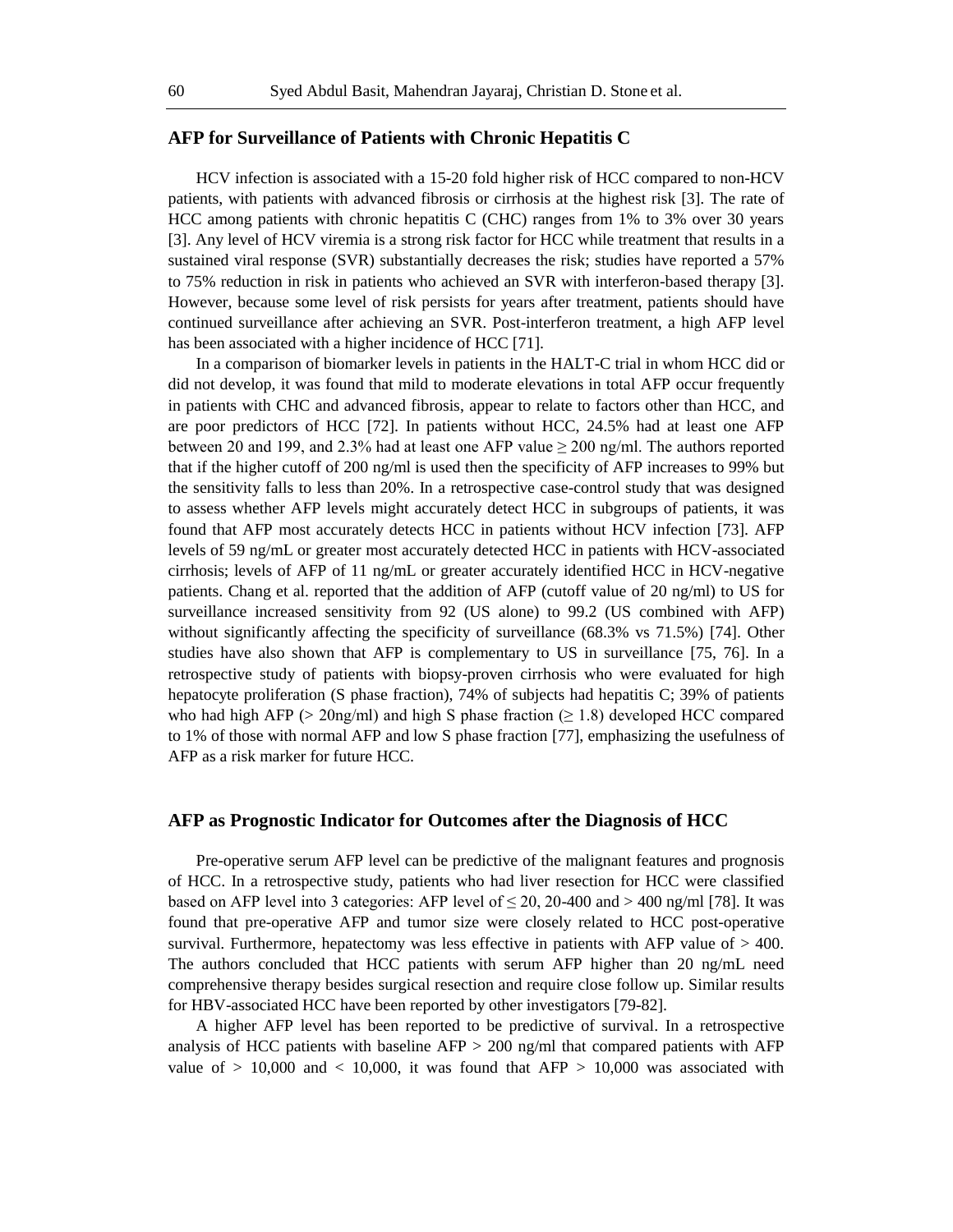significantly worse one-month and six-month overall survival and a higher chance of distant metastatic disease [83]. In a study of Egyptian patients with HCV-associated HCC who underwent hepatic resection, elevated AFP was one of the significant variables predicting tumor recurrence [84]. Serum AFP level at the time of diagnosis with HCV-related HCC has also been shown to be an independent predictor of mortality [85]. In a systematic review of 72 studies, Tandon et al. reported that in HCC patients with cirrhosis the predictors of mortality were AFP, portal vein thrombosis, tumor size, and Child-Pugh class [86].

In patients with HCV-related HCC, it has been reported that the two factors associated with post-resection survival are vascular invasion and AFP level [87]. An AFP value of  $\geq$ 1000 ng/ml and the presence of vascular invasion were independent unfavorable prognostic factors affecting overall survival; AFP of  $\geq 1000$  ng/ml was an independently significant predictor of poor disease-free survival. It has also been reported that pre-operative AFP of > 100 ng/ml, as well as multifocal lesions and history of tumor rupture, were independent risk factors for recurrence of HCC after hepatectomy [88]. Liu et al. reported that AFP > 400 ng/ml was associated with low overall survival post-hepatectomy in a cohort of Chinese HCC patients, most of whom had CHB (89.7% CHB, 2.4% CHC, and 4.2% both CHB and CHC) [89]. In their review, Singhal et al. noted that AFP > 400 ng/ml has been associated with high tumor burden, bilobar disease, portal vein thrombosis and lower median survival [90]. The aggressive nature of AFP producing tumor may be partially attributed to ephrin-A1, an angiogenic factor [91]. Ephrin A-1 induces the expression of AFP by HCC cells and also over expresses matrix metalloproteinase-2 (MMP-2). MMP-2 overexpression by ephrin-A1 may be involved in promoting HCC invasion and metastasis in AFP-producing tumors.

Studies have also evaluated pre-transplant AFP level as a predictor of post-transplant survival. In one study, an AFP value of  $> 15$  was independently associated with low posttransplant survival: the higher the pre-transplant AFP value, the lower the post-transplant survival independent of Milan criteria [92]. In addition, changes in serum AFP level while on the waiting list corresponded closely to changes in post-transplant mortality. In an assessment of 6478 adult transplant recipients registered in the Scientific Registry of Transplant Recipients (SRTR) it was found that only total tumor volume (TTV) and AFP > 400 predicted post-transplant patient survival, leading the authors to recommend that eligibility criteria be extended beyond the Milan criteria, with inclusion of HCC with TTV of 115 cm3 if AFP is < 400 ng/ml [93]. An analysis of 2253 post-transplant patients from the United Network for Organ Sharing (UNOS) registry divided them into low (53.7%), medium (35.7%), and high (10.6%) pre-transplant AFP groups. The low AFP group demonstrated the best 4-year survival (76%) compared with the medium (65%) and high (57%) AFP groups [94].

The utility of AFP for assessing response to treatment has also been assessed. In a study of 51 single tumor HCC patients (61% related to chronic viral hepatitis) with baseline AFP > 200 ng/ml who had received transarterial locoregional therapy the response to treatment was defined as reduction in AFP of  $>$  50% [95]. AFP responders to locoregional therapy were found to have a high likelihood of showing EASL response (> 50 reduction in viable tumor size). Survival correlated better with AFP response than EASL response. In a prospective study, Wang et al. reported that AFP status one month after radiofrequency ablation was a strong predictor of short term HCC recurrence [96].

The AFP response to sorafenib treatment and its correlation with survival is controversial. Personeni et al. suggested that AFP response (> 20% reduction in AFP value during 8 weeks treatment) can help identify a subgroup of advanced HCC patients who can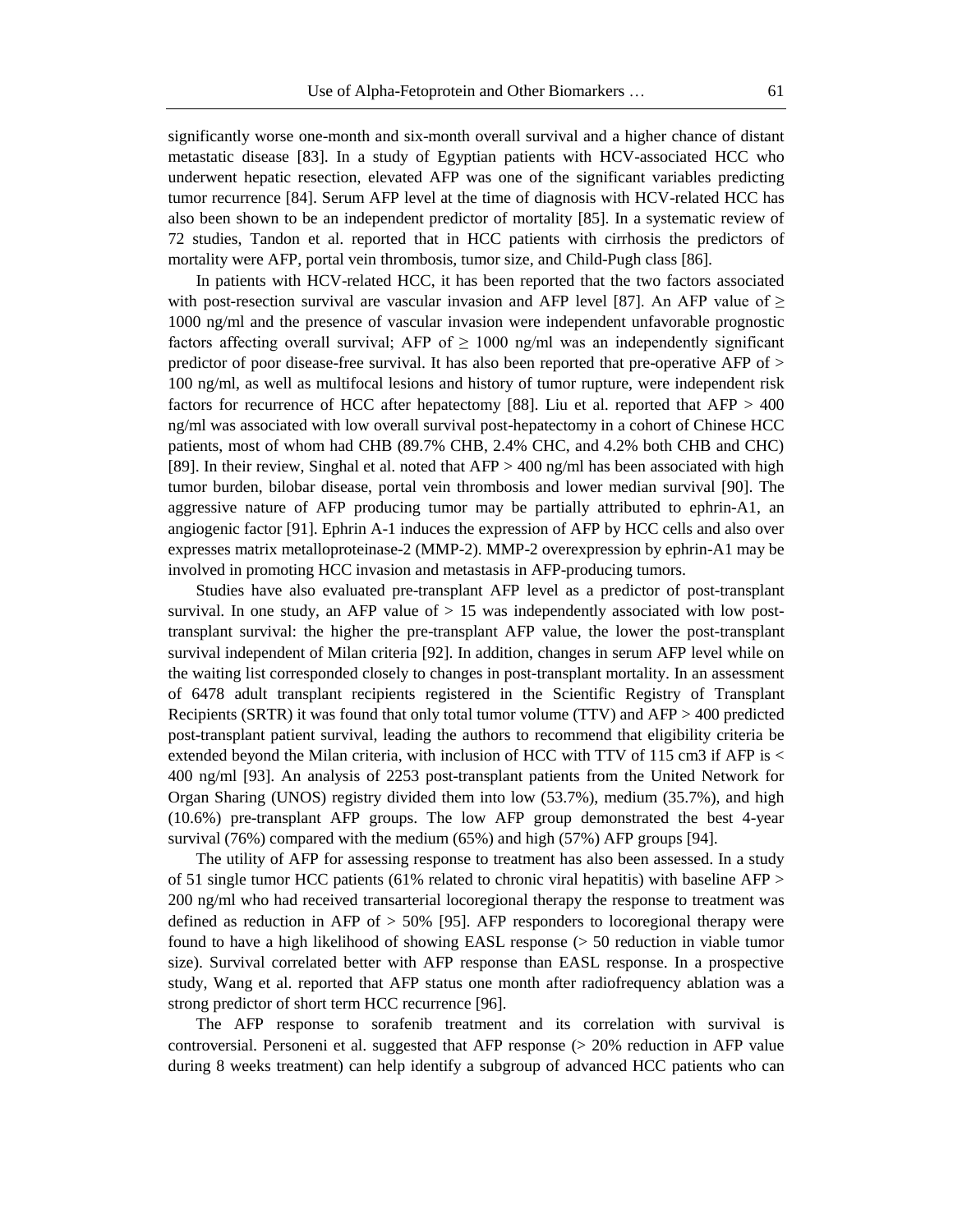achieve longer survival while on sorafenib therapy [97]. Llovet et al. reported that although baseline AFP predicted survival in the placebo cohort of the Sorafenib HCC Assessment Randomized Protocol (SHARP) trial, change in AFP value neither predicted survival nor time to progression in the sorafenib treatment cohort [98].

AFP has been incorporated in multiple HCC staging systems, summarized in Table 7. A comparison study of the current staging systems for advanced HCC that used survival analysis and relative operating characteristic (ROC) to access the prognostic value of each scoring system found that the Advanced Liver Cancer Prognostic System (ALCPS) performed best, with the largest area under the ROC curve in predicting 3-month overall survival (sensitivity 76.32%, specificity 78.72%) [99]. Cancer of the Liver Italian Program (CLIP) and Chinese University Prognostic Index (CUPI) were similar to ALCPS in prognostic discrimination but had relatively lower power. In 2006, Japanese investigators proposed the BALAD (bilirubin, albumin, Lens culinaris agglutinin-reactive alphafetoprotein/AFP-L3%, AFP and DCP) score [100]. In a recent study of patients with HBVrelated HCC, it was found that the BALAD score could stratify the cohort into different patient groups with distinct median overall survival, and further stratify outcomes in each Barcelona Clinic Liver Cancer (BCLC) subgroup [101].

| <b>Cancer of the Liver Italian</b> | <b>Chinese University</b>      | <b>French score variables</b> |
|------------------------------------|--------------------------------|-------------------------------|
| Program (CLIP) variables           | <b>Prognostic Index (CUPI)</b> | [198]                         |
| [197]                              | variables [198]                |                               |
| Portal vein thrombosis             | TNM *** stage                  | Portal vein thrombosis        |
| Child-Turcotte Pugh                | Asymptomatic disease on        |                               |
|                                    | presentation                   |                               |
|                                    | Ascites                        |                               |
| Tumor morphology                   | Total bilirubin                | Total bilirubin               |
|                                    | Alkaline phosphatase           | Alkaline phosphatase          |
| $AFP$ (ng/ml)                      | AFP                            | AFP                           |

#### **Table 7. Different staging systems utilizing AFP**

# **AFP for Allocation of Liver Organ for Liver Transplantation**

When the Model for End-Stage Liver Disease (MELD) scoring system was first introduced in 2002 to prioritize candidates for liver transplantation, MELD exception points were given to patients with HCC by Organ Procurement and Transplantation Network (OPTN) imaging criteria and patients with high AFP (> 500) without any radiological evidence of HCC. A study in 2006 using the UNOS registry revealed that the majority of patients who received extra MELD points based on an elevated AFP did not have HCC, leading the researchers to conclude that AFP correlates poorly with the presence of HCC in patients awaiting liver transplantation [102]. Since then AFP has not been used for determining organ allocation.

UNOS recently approved a proposal to delay granting MELD exception points to HCC patients for 6 months irrespective of their MELD score or AFP level, based on multiple studies showing the advantage gained by HCC patients when compared to non-HCC patients;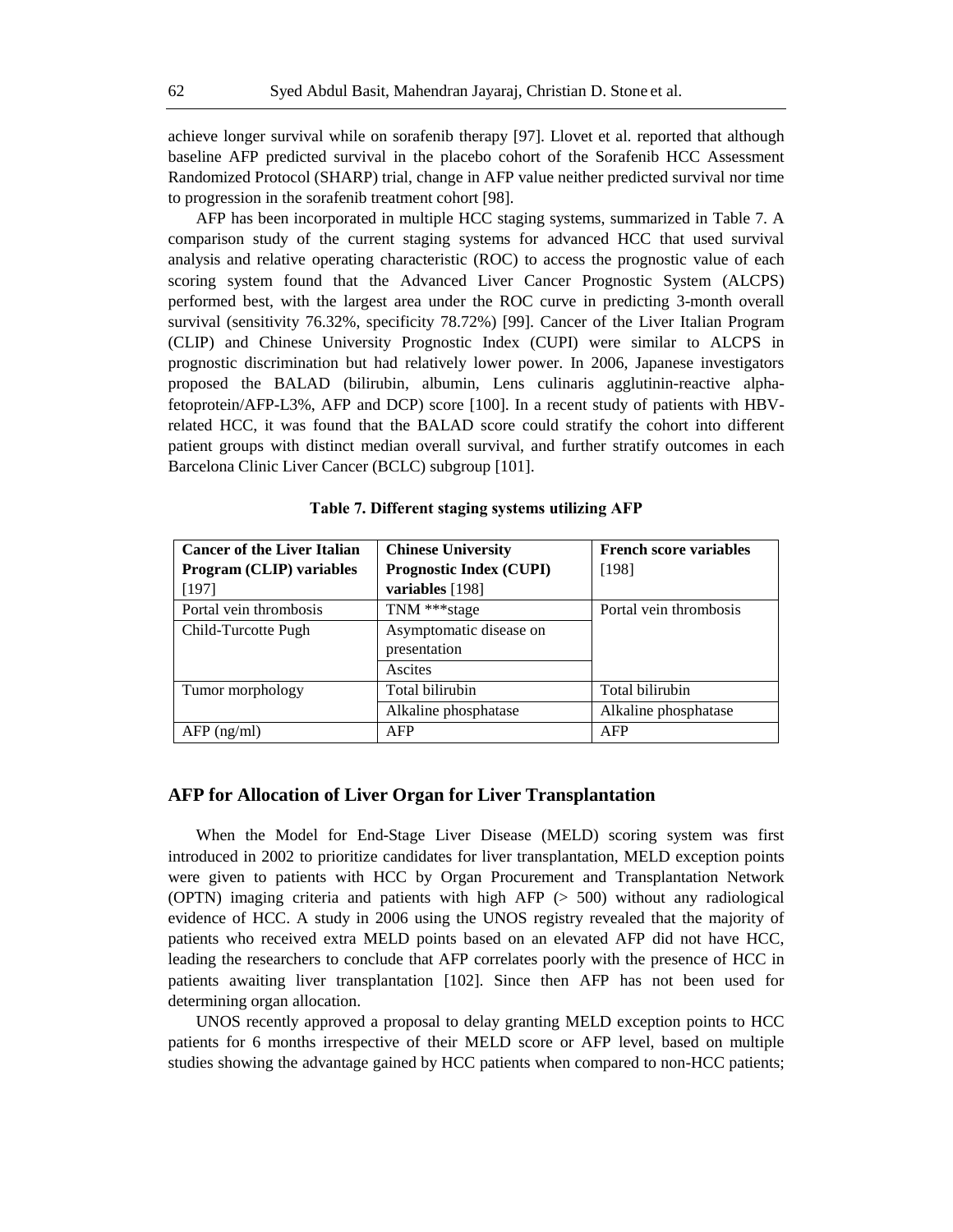specifically, candidates will now be registered at their calculated MELD/PELD scores for the first three months (initial application) as well as for the first three-month extension, as long as the candidate continues to meet the policy criteria; at six months (the second extension), candidates will receive a score of 28 [103]. Currently, in the OPTN allocation system, patients with AFP over 500 ng/mL are not to receive organs until the AFP is under 500. HCC exception points allocation models used in selected organ allocation systems are summarized in Table 8**.** 

| Organization                | <b>MELD</b> exception points | <b>Points allocation based on</b> |  |
|-----------------------------|------------------------------|-----------------------------------|--|
|                             | at listing                   | <b>AFP</b> level                  |  |
| OPTN*/UNOS                  | 22                           | N <sub>0</sub>                    |  |
| Eurotransplant              | 22                           | N <sub>o</sub>                    |  |
| Human Organ Procurement and | 22                           | Yes                               |  |
| <b>Exchange Program</b>     |                              |                                   |  |
| Organització Catalana de    | 19                           | Yes                               |  |
| Trasplantaments             |                              |                                   |  |

**Table 8. HCC exception points models used in selected organ allocation systems [104]** 

**\*** Organ Procurement and Transplantation Network.

AFP values or the log of AFP values have been used in calculating scores in newly proposed allocation models such as HCC-MELD, deMELD, MELD-HCC, and new deMELD [104]. A recently published study used the log of AFP values along with the MELD score and the number and size of tumors to develop the MELD equivalent score (MELDEQ) and applied it to UNOS data on adult patients who were added to the wait list between January 22, 2005 and September 30, 2009 [105]. The authors concluded that HCC patients with a combination of a low biochemical MELD score and a low AFP level (MELDEQ  $\leq$  15) would receive a substantial advantage in contrast to patients with chemical MELD scores in a similar range and that a delay of 6 months for listing might be appropriate; however, the survival of patients with MELDEQ scores > 15 would probably be adversely affected by a universal 6 month delay in listing.

| <b>Risk</b> | <b>Screening</b> | Prognostic             | <b>Risk of</b>         | <b>HCC</b>      | <b>Response to</b>     |
|-------------|------------------|------------------------|------------------------|-----------------|------------------------|
| prediction  | and diagnosis    | indicator              | <b>PVT</b>             | recurrence      | treatment              |
| AFP         | AFP              | AFP                    | $AFP-L3$               | <b>AFP</b>      | AFP                    |
| $AFP-L3$    | AFP-L3           | AFP-L3                 | <b>DCP</b>             | AFP-L3          | $AFP-L3$               |
| <b>DCP</b>  | <b>DCP</b>       | <b>DCP</b>             | High Met<br>expression | <b>DCP</b>      | FGF                    |
| <b>SNP</b>  | <b>OPN</b>       | <b>OPN</b>             |                        | Five gene score | Five gene score        |
|             | GPC <sub>3</sub> | GPC <sub>3</sub>       |                        | <b>OPN</b>      | High Met<br>expression |
|             | FGF              | FGF                    |                        |                 |                        |
|             | GP73             | High Met<br>expression |                        |                 |                        |
|             | <b>CSA</b>       |                        |                        |                 |                        |

**Table 9. Clinical utility and evidence based utilization of currently available HCC biomarkers**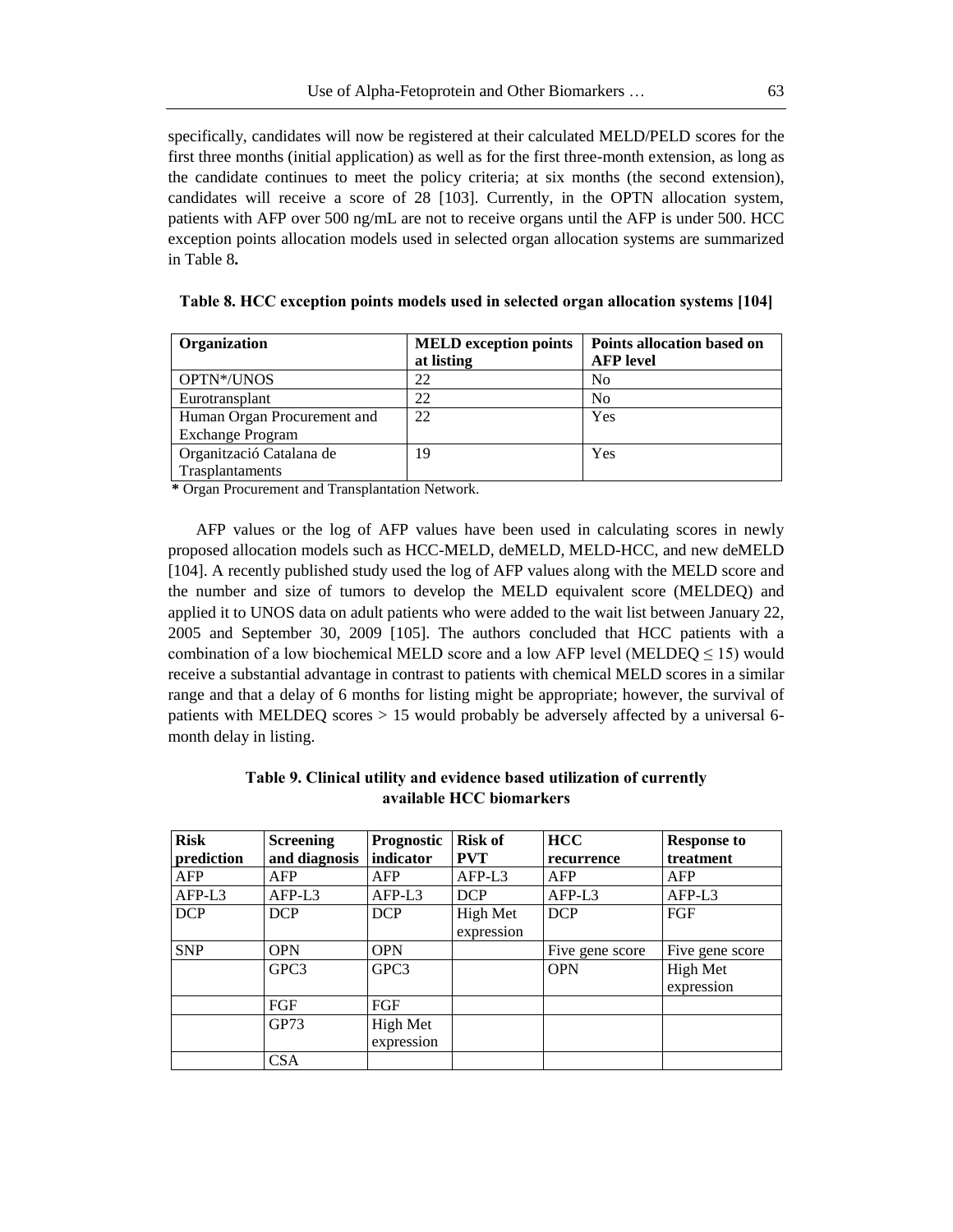# **AFP-L3%**

AFP shows differential affinity for the lectin *Lens culinaris* agglutinin (LCA) [106]. Based on this affinity, AFP electrophoresis results in three distinct glycoforms: AFP-L1, AFP-L2, and AFP-L3. AFP-L1 does not have affinity for LCA and is present in chronic hepatitis and liver cirrhosis; AFP-L2 has moderate affinity for LCA and is predominantly produced by yolk sac tumors; AFP-L3 is more prevalent in HCC patients. Results for AFP-L3 are shown as the ratio of LCA-reactive AFP to total AFP (AFP-L3%). In a cohort of chronic hepatitis patients, AFP-L3% was found to be more sensitive than AFP for HCC surveillance [107]. In the subgroup with AFP < 20, AFP-L3% levels were significantly higher in HCC patients than non-HCC patients; the sensitivity for HCC detection was more than 70%. The sensitivity increased further when the combination of AFP-L3% and des-gamma-carboxy prothrombin (DCP) was used. A systemic review of 12 studies suggested that AFP-L3% can be complementary to AFP in diagnosing HCC [108]. In particular, AFP-L3% may add to the clinical utility of AFP if the AFP level is indeterminate. In a retrospective study that assessed blood samples from subjects with benign and malignant liver disease, using a 35% cutoff for AFP-L3% in a subgroup of patients (predominantly CHC patients) whose AFP level was considered indeterminate (10-200 ng/ml) increased the diagnostic utility and helped diagnose an additional 10% of patients not diagnosed using AFP [109]. AFP-L3% increases early in HCC and has been reported to diagnose HCC earlier than imaging based diagnosis [110]. Sato et al. [111] and Kumada et al. [112] reported similar findings in their prospective studies of cirrhotic patients (predominantly caused by HCV and HBV infection).

AFP-L3% is FDA-cleared as a biomarker for HCC risk when used in combination with AFP. AFP-L3% elevation can be reflective of either advanced HCC or more aggressive tumor. In a multicenter study of newly diagnosed HCC patients, 90% of whom had chronic viral hepatitis, AFP-L3% of 15% or more was found to be indicative of advanced HCC even with small tumor size or low AFP concentration [113]. In this study, elevated AFP-L3% was associated with malignant portal vein thrombosis and overall poor prognosis. Elevated AFP-L3% can be reflective of poor HCC differentiation along with other prognostic indicators of poor prognosis, including malignant portal vein thrombosis [114-116].

With solid tumors there is always a concern that there may be tumor recurrence at the primary target organ or a distant metastatic lesion. AFP-L3% may identify patients with a higher risk of early recurrence. In a single center study, 416 newly diagnosed HCC patients were identified, more than 90% of whom had underlying HCV or HBV infection [117]. All the patients received ablative therapy with curative intent. A positive AFP-L3% value postablation was the strongest predictor of recurrence, with all patients with AFP-L3%  $\geq 15\%$ experiencing recurrence within 18 months.

Changes in AFP-L3% may reflect treatment response. In a study of HCC patients, AFP-L3% level was more reflective of clinical response than AFP [118]. Tamura et al. showed that AFP-L3% status 1 month after treatment with curative intent was an independent predictor of HCC recurrence [119]. The status of HCC biomarkers may help decide the preferred treatment option. In a retrospective study of patients with single nodular < 5cc HCC without any vascular invasion the positive status of HCC biomarkers significantly predicted HCC recurrence in the radiofrequency ablation group [120]. The authors suggested that positive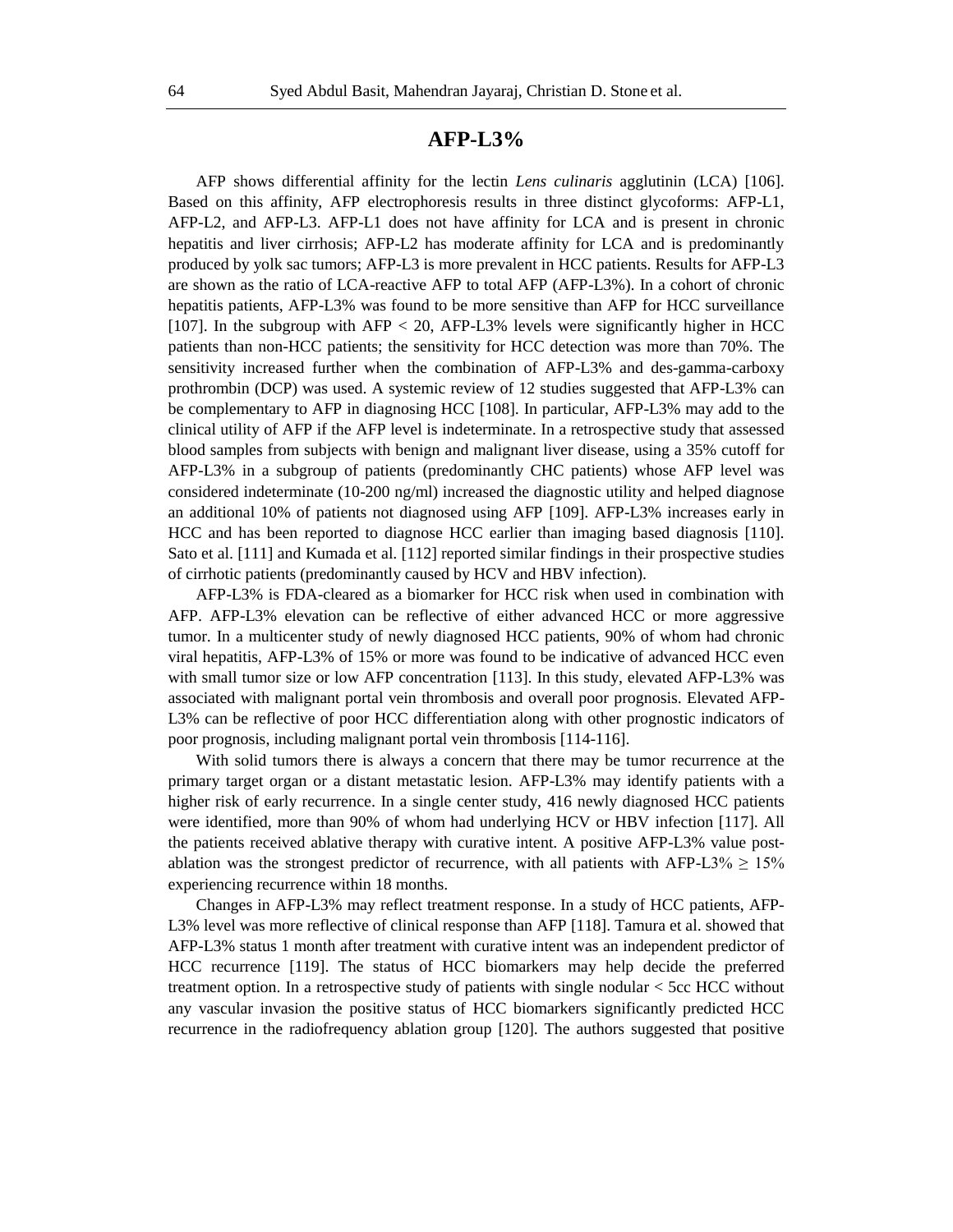status of three markers may be reflective of micro-invasiveness and, hence, surgical resection might be a preferred treatment modality as compared to radiofrequency ablation.

# **DCP**

Des-gamma carboxyprothrombin (DCP), also known as protein induced by vitamin K absence/antagonist-II (PIVKA-II) [121], is a prothrombin precursor produced in HCC [122]. The exact mechanism of DCP production in HCC has not been fully clarified [123].

First reported as a tumor biomarker in 1984, DCP was detected in the sera of 69 out of 76 patients with biopsy-proven HCC [124]. In three patients there was a decrease in DCP level with treatment and re-elevation in the level was associated with disease recurrence. Marrero et al. [125] and Durazo et al. [126] have reported that DCP was better for differentiating HCC from nonmalignant chronic liver disease than AFP. However, whether DCP is superior to AFP for screening and surveillance of HCC is controversial [64].

Because the mechanisms of DCP and AFP production by HCC are mutually independent [122] the combination of these biomarkers can be complementary [127] and will help increase the sensitivity of screening for early phase HCC. In a study that evaluated the sensitivity and specificity of DCP, alone or in combination with AFP, for the detection of HCC in CHB patients, the combination had optimal sensitivity and specificity for detecting early stage HCC [128]. Similarly, DCP can increase HCC detection in combination with AFP-L3% [129]. In an HCC surveillance study of patients, 70% of whom had chronic viral hepatitis, the combination of DCP and AFP-L3% had optimal sensitivity and specificity for detecting early HCC independent of AFP level [130]. High DCP levels are predictive of tumor aggressiveness [131] and microvascular [129] or portal vein invasion [132]. A retrospective cohort study of HCC patients found that pre-transplant AFP, AFP-L3%, and DCP all predicted HCC recurrence after transplantation and showed that combining biomarkers with Milan criteria may be better than using Milan criteria alone for optimizing liver transplantation eligibility [133]. DCP is FDA-cleared as a biomarker for HCC risk.

#### **OSTEOPONTIN**

Osteopontin (OPN) is an acidic glycoprotein which has varied physiological functions. Its link to carcinogenesis was described by Senger et al. [134]. Increase in the serum OPN level has been reported in multiple myeloma and colon, pancreatic, breast and ovarian cancer [135- 137]. OPN over-production has been reported in HCC [138] and has been associated with poor prognosis [139]. In a study that included HCC patients, patients with chronic liver diseases, and healthy controls Kim et al. reported higher OPN levels in HCC patients compared to patients in the other two groups [140]. In the HCC patients, the OPN level increased significantly with advancing degree of tumor stage and Child-Pugh class. Diagnostic sensitivity and specificity of OPN for HCC were 87% and 82%, respectively. OPN had a greater area under curve value (0.898) than either AFP (0.745) or DPC (0.578), which the researchers concluded suggested the superior diagnostic accuracy of OPN. In a study that measured OPN and AFP levels in patients with HCV-related liver cirrhosis (with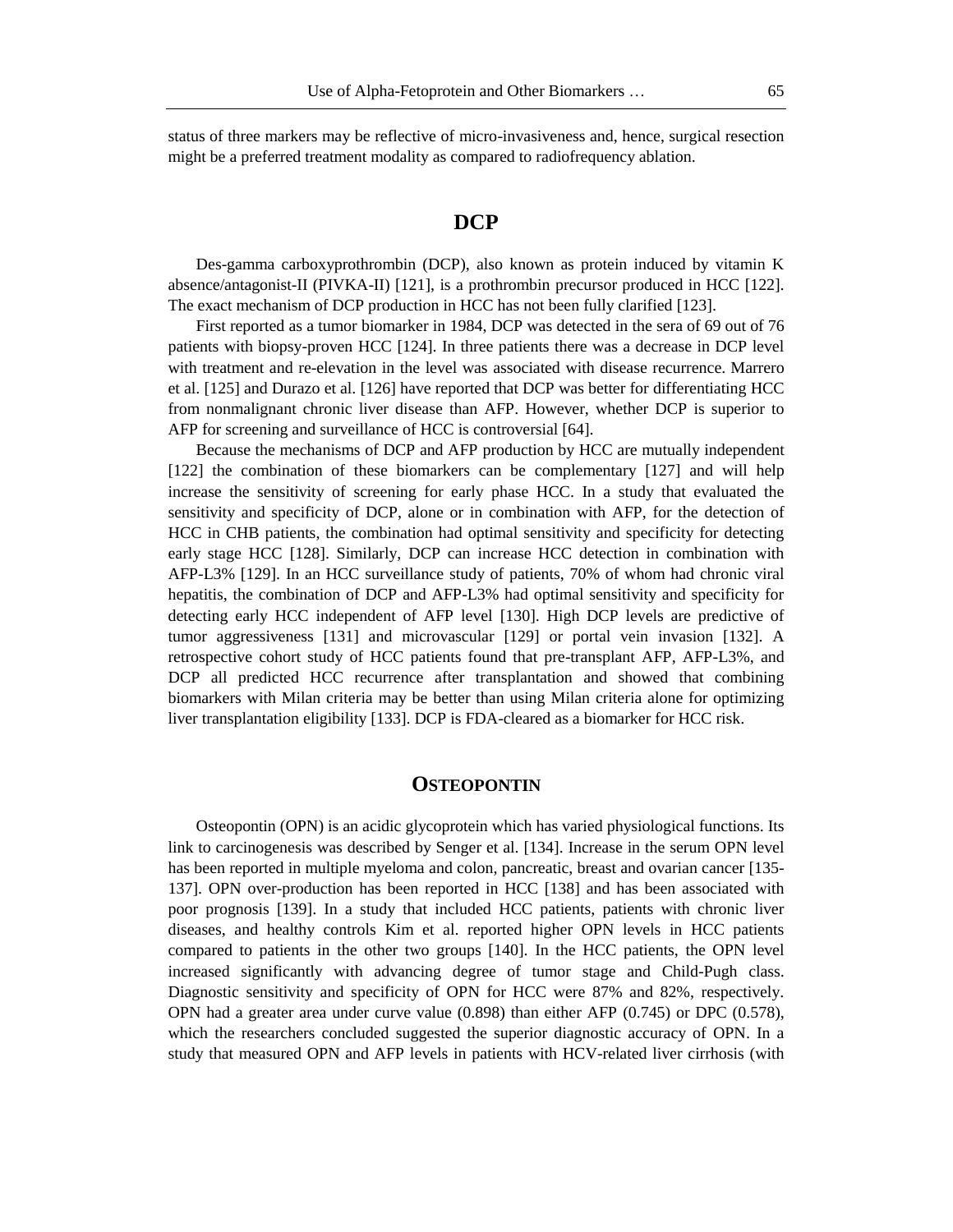and without HCC) and in healthy controls, OPN levels were significantly higher in cirrhotic patients with HCC [141]. In these patients, OPN levels increased significantly with late tumor stage, advanced Child-Pugh class, larger tumor size ( $\geq$  5 cm) and high tumor grade. The sensitivity and specificity of OPN for HCC were 88.3% and 85.6%, respectively, and its diagnostic accuracy was superior to AFP. In a study that assessed postoperative changes in OPN level it was found that OPN levels significantly decreased after curative resection of HCC and that postoperative OPN might serve as a surrogate biomarker for monitoring treatment response and tumor recurrence after resection [142]. OPN has been shown to play an important role in HCC metastasis and tumor growth of HCC [143] and in disease progression [144] and may be a potential therapeutic target for combating these. Osteopontin is not FDA-qualified as a biomarker for HCC risk and is not currently available.

#### **GLYPICAN**

Glypican-3 (GPC3) is a member of the glypican family of heparin sulfate proteoglycans that are anchored to the cell surface by glycosyl-phosphatidylinositol [145]. GPC3 is expressed in up to 72% of HCC but is not detectable in sera of healthy donors and patients with hepatitis [146, 147]. High GPC3 expression has been reported in HCV-related HCC [148, 149] and in a study of HBV- and HCV-related HCC patients, GPC 3 was found to be a sensitive and specific marker for diagnosis of early stage HCC [150]. In a similar study of HCC (predominantly due to CHB and CHC), the GPC3 level was significantly elevated in both early and advanced HCC [151]. GPC3 appears to be complementary to AFP for diagnosis of HCC [151, 152]. Positive GPC3 status in HCC is associated with an overall poor prognosis [149, 153] and with early HCC recurrence after resection [153, 154]. Glypican is not FDA-qualified as a biomarker for HCC risk and is not currently available.

# **GOLGI PROTEIN 73**

Golgi protein 73 (GP73) is a Golgi protein of unknown function which has been found to be upregulated in viral hepatitis [155]. In normal livers, GP73 is constitutively expressed at low levels by biliary epithelial cells but not by hepatocytes. In advanced liver disease due to both viral causes (HBV, HCV) and non-viral causes (alcohol-induced liver disease, autoimmune hepatitis) hepatocyte expression of GP73 is dramatically up-regulated [156]. In advanced liver disease, the GP73 level is significantly higher in HCC patients compared to non-HCC patients and has significantly higher sensitivity than AFP for diagnosing early HCC [157-159]. It also has better sensitivity and specificity than AFP for diagnosing HBV-related HCC [160, 161]. The combination of AFP and GP73 has been reported to be more sensitive than AFP alone for HCC diagnosis [152]. The conclusion of a systematic review of studies assessing the accuracy of GP73 and AFP in the diagnosis of HCC was that GP73 has accuracy comparable to AFP for HCC diagnosis, but that determining the value of the combination of GP73 and AFP for HCC detection will require further investigation [162]. To date, data is limited and does not satisfy the criteria for a biomarker put forward by EDRN. GP73 is not FDA-qualified as a biomarker for HCC risk and is not currently available.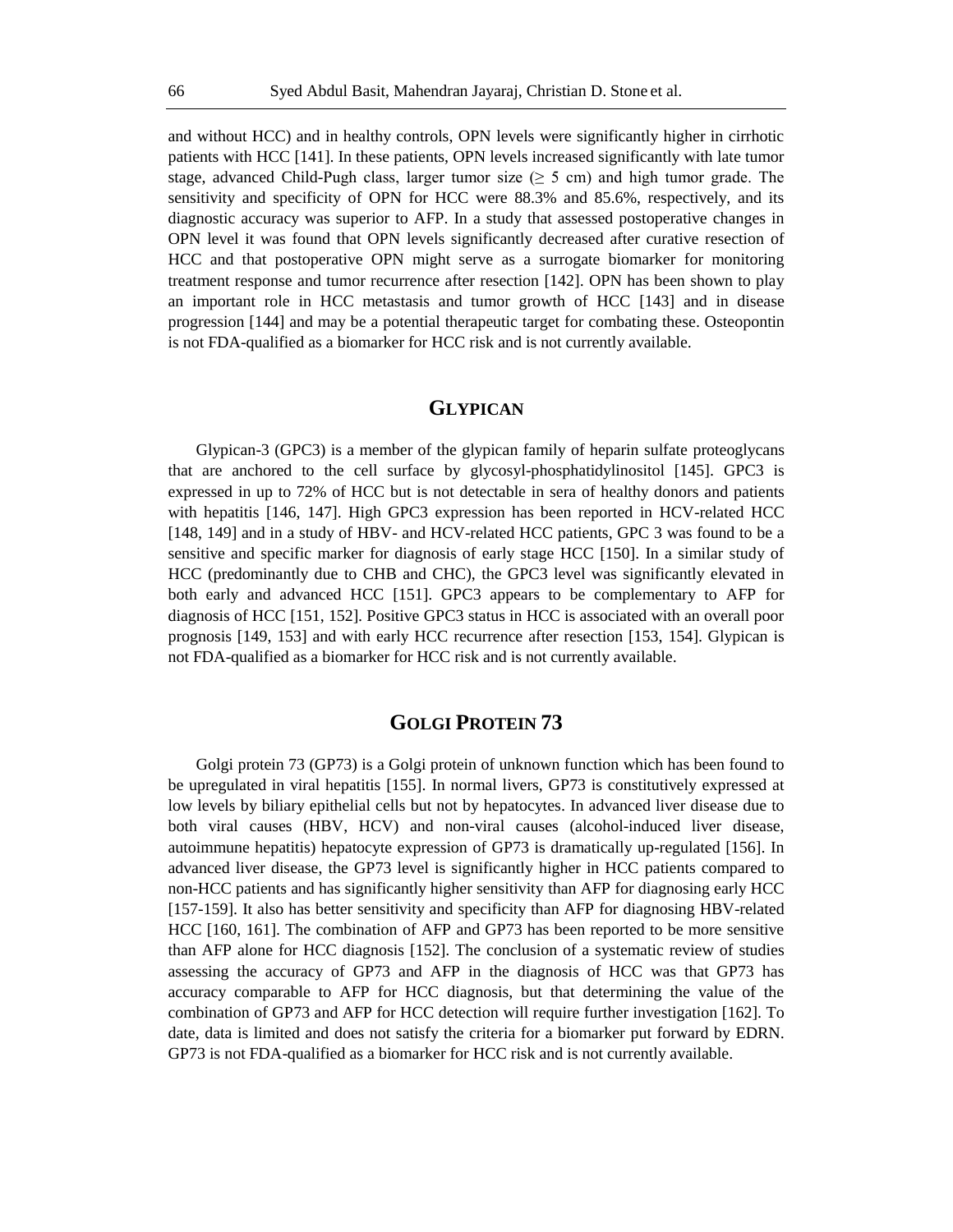# **FIBROBLAST GROWTH FACTOR (FGF) AMPLIFICATION**

FGF3 and FGF4 are receptors for fibroblast growth factor and promote HCC [36]. FGF2 has also been reported to be highly expressed in HCC [163]. In a study of HCC patients undergoing resection a high pre-operative FGF level was found to be predictive of invasive tumor and early postoperative recurrence [164]. FGFR4 contributes significantly to HCC progression [165]. An *in vitro* study that investigated the expression of human FGF19 and its receptor, FGFR4, in HCC specimens found that FGF19 was significantly overexpressed in HCC and that FGF19 recombinant protein could increase the proliferation and invasion capabilities of HCC cell lines and inhibit their apoptosis while decreasing FGF19 and FGFR4 expression by siRNA significantly inhibited proliferation and increased apoptosis [166]. The researchers concluded that FGF19 inhibition might be a therapeutic strategy for HCC. High FGF3/4 amplification has been shown to be an indicator of poor prognosis and there is limited evidence that its expression may predict response to sorafenib in some patients; however, the use of high levels of FGF3/4 expression as a general purpose marker is problematic because the FGF3/4 mutation has only been observed in a very small percentage of HCC patients [36, 167, 168]. Blockade of FGFR4-mediated signaling might be a potential therapeutic target [169] but because FGFR4 plays an important physiological role in the regulation of hepatic bile acid synthesis any possible use of therapeutic FGF19-FGFR4 inhibition must be considered in conjunction with the potential safety implications of FGF19- FGFR4 blockade [170]. Due to limited data, it is difficult to ascertain whether there are any differential changes in FGF3/4 amplification in viral hepatitis-related HCC compared to other etiologies. FGFs are not FDA-qualified as biomarkers for HCC risk and are not currently available.

#### **CANAVANINOSUCCINATE**

Metabolomic profiling using gas chromatography has been shown to differentiate individuals with HCC from non-HCC subjects using a panel of metabolite biomarkers which could be particularly helpful in subjects with  $AFP < 20$  ng/ml [171]. Canavaninosuccinate (CSA) is an organic acid metabolite produced in liver [36] that has been identified as a metabolite biomarker which could differentiate HCC from cirrhotic and healthy individuals [172]. The combination of AFP and CSA has been shown to have high sensitivity and specificity (92% and 100%, respectively) for discriminating HCC from cirrhosis [36]. CSA is not FDA-qualified as a biomarker for HCC risk and is not currently available.

# **FIVE GENE SCORE**

A score using 5 genes (TAF9, RAMP3, HN1, KRT19 and RAN) was developed to predict disease-free survival after curative resection [36]. These genes are involved in dysregulated pathways of HCC development. The score was developed and then validated in HCV-related HCC in a Western population and HBV-related HCC in an Asian population [173]. The score has been shown to accurately predict disease free survival and early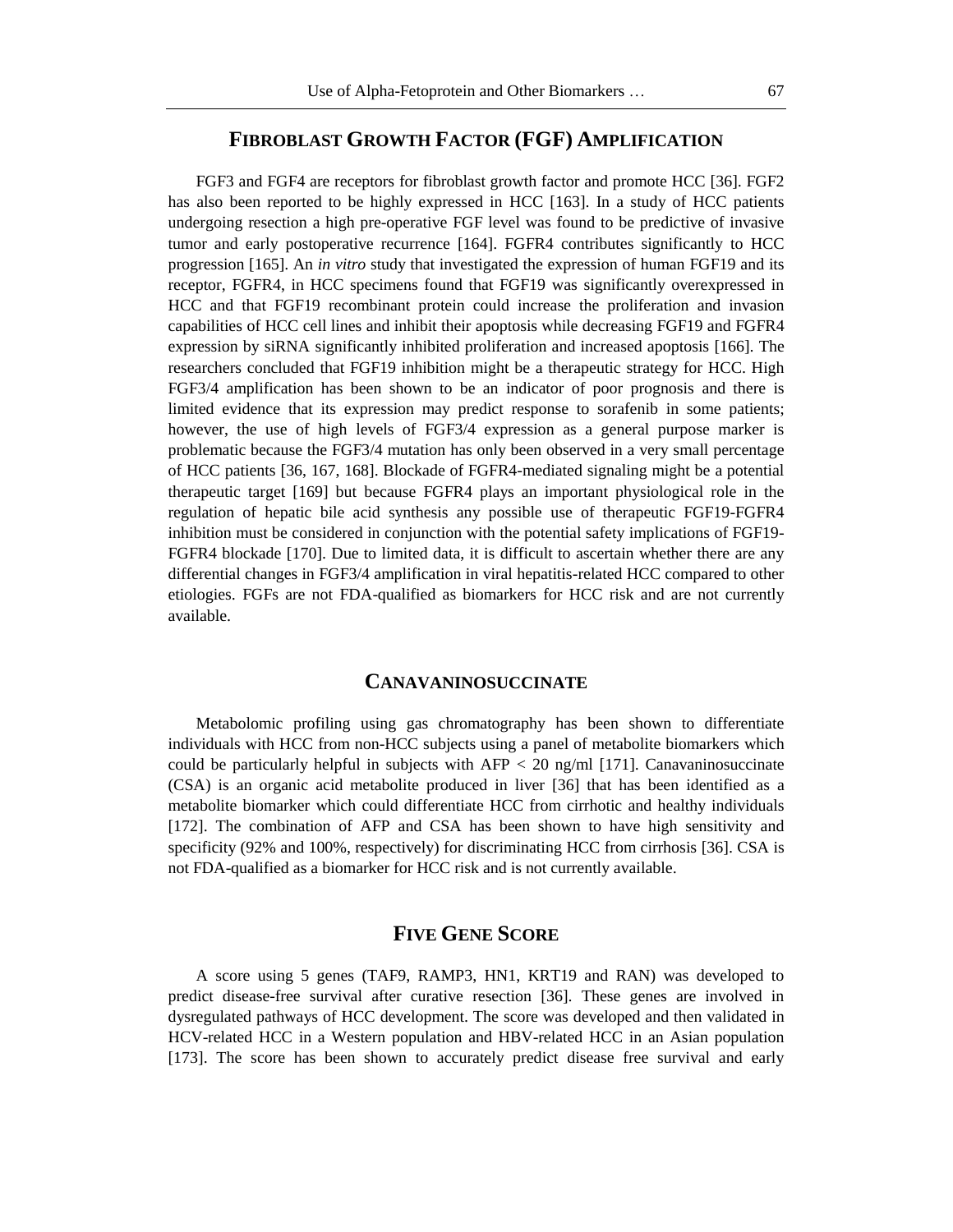recurrence and with its highly predictive accuracy it might help guide therapy [174]. It could stratify the type of therapy based on the score. For example, HCC patients with good genetic prognostic parameters might benefit from resection while in patients with bad prognostic parameters resection would not improve the outcome [174]. Patients with a score of  $\ge$  zero have worse survival compared to HCC patients with a score < zero [36]. The 5-gene score is not FDA-qualified as a biomarker for HCC risk and is not currently available.

# **HIGH MET EXPRESSION**

It has been shown that high expression of c-Met, a high affinity receptor for hepatocyte growth factor, is associated with poor prognosis and HCC recurrence [175, 176] and with portal vein invasion [177]. Inhibition of c-Met may have potential as a therapy in HCC patients with strong c-Met expression [176]. In a phase 2 trial, treatment with tivantinib, a selective oral inhibitor of MET, resulted in a median time to progression for patients with MET-high tumors of 2.7 months compared to 1.4 months for patients on placebo [178]. If future trials confirm the results, it might be useful for this high c-MET subgroup of patients. It might also complement primary target therapy based on c-Met expression [179]. However, c-MET is not FDA-qualified as a biomarker for HCC risk and is not currently available.

### **CONCLUSION**

HCC diagnosis after symptom onset carries a grim prognosis with five-year survival of < 20%. Thus, in a population with risk factors for HCC, our goal should be to diagnose it in an early stage and manage the patient with curative intent. The currently available screening and surveillance modalities, including US, are underutilized in the clinical setting. Current AASLD guidelines only recommend US every 6 months for surveillance of high-risk patients. The biomarkers that have been studied to date are only risk biomarkers and of those discussed here, only AFP, AFP-L3%, and DCP are FDA-qualified as biomarkers for HCC risk. Due to low sensitivity and specificity as screening tests, they should not be used as sole screening or surveillance tests and are not used to diagnose HCC. HCC is diagnosed by imaging with CT scan or MRI with contrast using Liver Imaging Reporting and Data System (LI-RADS) criteria and, rarely, by liver biopsy. One or more of the biomarkers may, however, complement ultrasound (US) for screening and surveillance, potentially triggering a CT or MRI with contrast. Elevated or increasing biomarkers should trigger a CT or MRI.

AFP has been shown to be a strong prognostic indicator and to complement US for surveillance. A higher AFP value has clearly been associated with poor clinical outcome while AFP reduction > 50% after treatment predicts an improved response. The pre-treatment AFP value may identify patients who will benefit more from loco-regional therapy than transplant. A higher pre-transplant AFP level has been associated with tumor recurrence and thus may help identify patients who will need close observation for early HCC recurrence. AFP has been used in multiple HCC staging systems, including ALCPS, CLIP, CUPI and BALAD. The AFP level (with a ceiling of  $<$  500 ng/ml) has been utilized in some liver allocation models to grant MELD exception points. AFP-L3% has been found to complement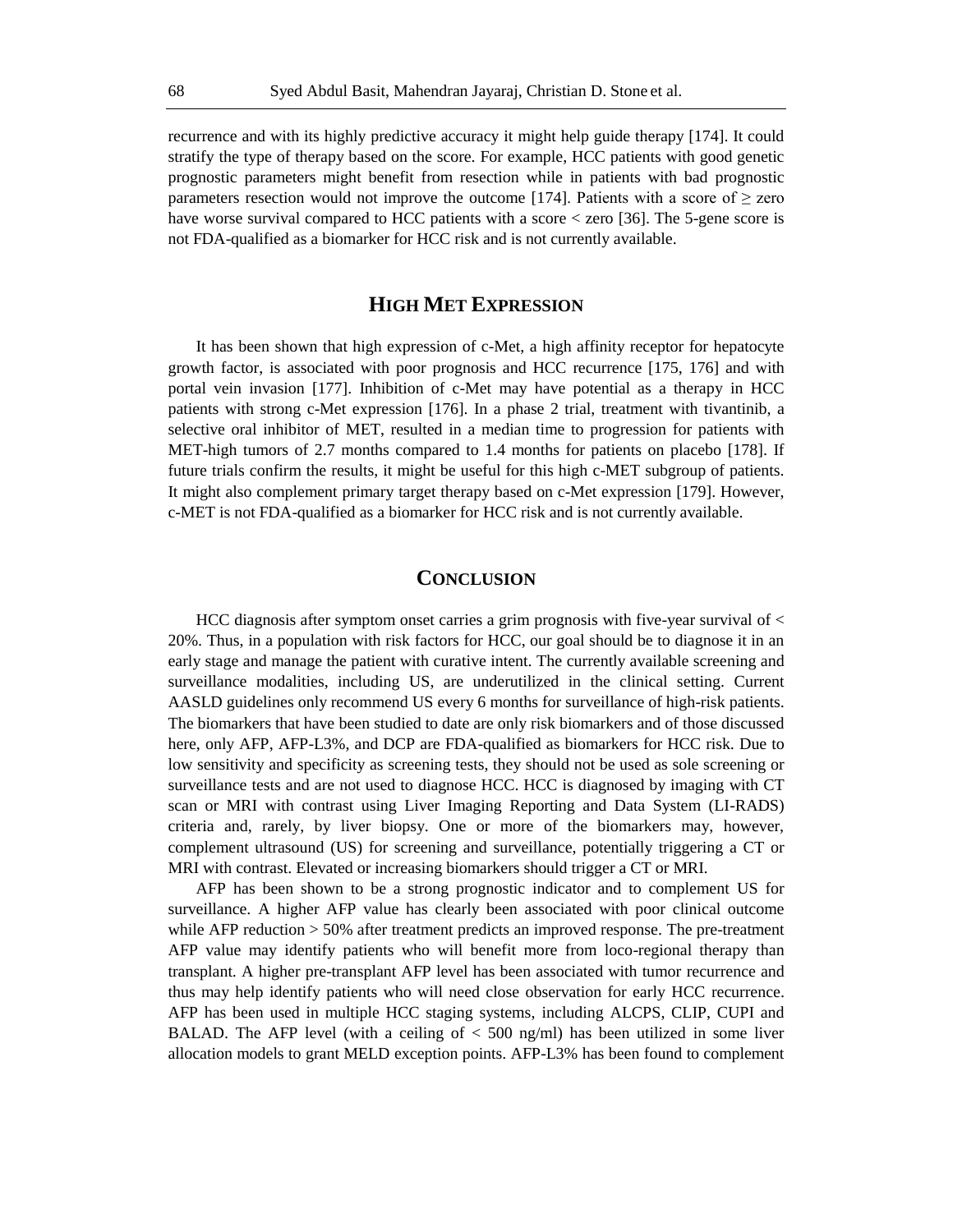AFP in HCC surveillance, especially when the AFP value is indeterminate. As with AFP, a higher AFP-L3% level may be reflective of either advanced disease or aggressive HCC. Elevated levels of both AFP-L3% and DCP have been associated with vascular invasion by the tumor. A high post-ablation AFP-L3% value may be reflective of disease recurrence. Similar to AFP, AFP-L3% may help determine treatment modality. DCP can help differentiate HCC from non-malignant chronic liver disease. Its re-emergence after treatment can be reflective of HCC recurrence. DCP can complement AFP in HCC risk assessment. Data for other biomarkers are limited, and no firm recommendation can currently be made for their use.

Several risk assessment models have been proposed to help with some of the limitations of these biomarkers. Multiple large studies are underway on the clinical utility of HCC biomarkers and on the proposed models that will ultimately help answer remaining questions on their usefulness. In the meantime, guidelines from the Japanese Society of Hepatology recommend AFP, AFP-L3% and DCP for HCC surveillance. Experts in the field agree that until better screening and surveillance tools are available for HCC, we should utilize the available biomarkers to complement US and help identify patients who would benefit from further radiological workup.

# **REFERENCES**

- [1] Mittal S, El-Serag HB. (2013) Epidemiology of hepatocellular carcinoma: consider the population. *J Clin Gastroenterol*, 47 Suppl, S2-6.
- [2] El-Serag HB. (2011) Hepatocellular carcinoma. *N Engl J Med*, 365, 1118-1127.
- [3] El-Serag HB. (2012) Epidemiology of viral hepatitis and hepatocellular carcinoma. *Gastroenterology*, 142, 1264-1273 e1261.
- [4] Bruix J, Sherman M. (2010) Management of Hepatocellular Carcinoma: An Update. *Hepatology*, 000, 1-35.
- [5] Umemura T, Ichijo T, Yoshizawa K, Tanaka E, Kiyosawa K. (2009) Epidemiology of hepatocellular carcinoma in Japan. *J Gastroenterol*, 44 Suppl 19, 102-107.
- [6] Beste LA, Leipertz SL, Green PK, Dominitz JA, Ross D, Ioannou GN. (2015) Trends in burden of cirrhosis and hepatocellular carcinoma by underlying liver disease in US veterans, 2001-2013. *Gastroenterology*, 149, 1471-1482 e1475.
- [7] American Cancer Society. Cancer Facts and Figures 2015. Atlanta, Georgia: American Cancer Society; 2015.
- [8] Fattovich G, Stroffolini T, Zagni I, Donato F. (2004) Hepatocellular carcinoma in cirrhosis: incidence and risk factors. *Gastroenterology*, 127, S35-50.
- [9] Simonetti RG, Camma C, Fiorello F, Politi F, D'Amico G, Pagliaro L. (1991) Hepatocellular carcinoma. A worldwide problem and the major risk factors. *Dig Dis Sci*, 36, 962-972.
- [10] European Association for the Study of the Liver, European Organisation for Research and Treatment of Cancer. (2012) EASL-EORTC clinical practice guidelines: management of hepatocellular carcinoma. *J Hepatol*, 56, 908-943.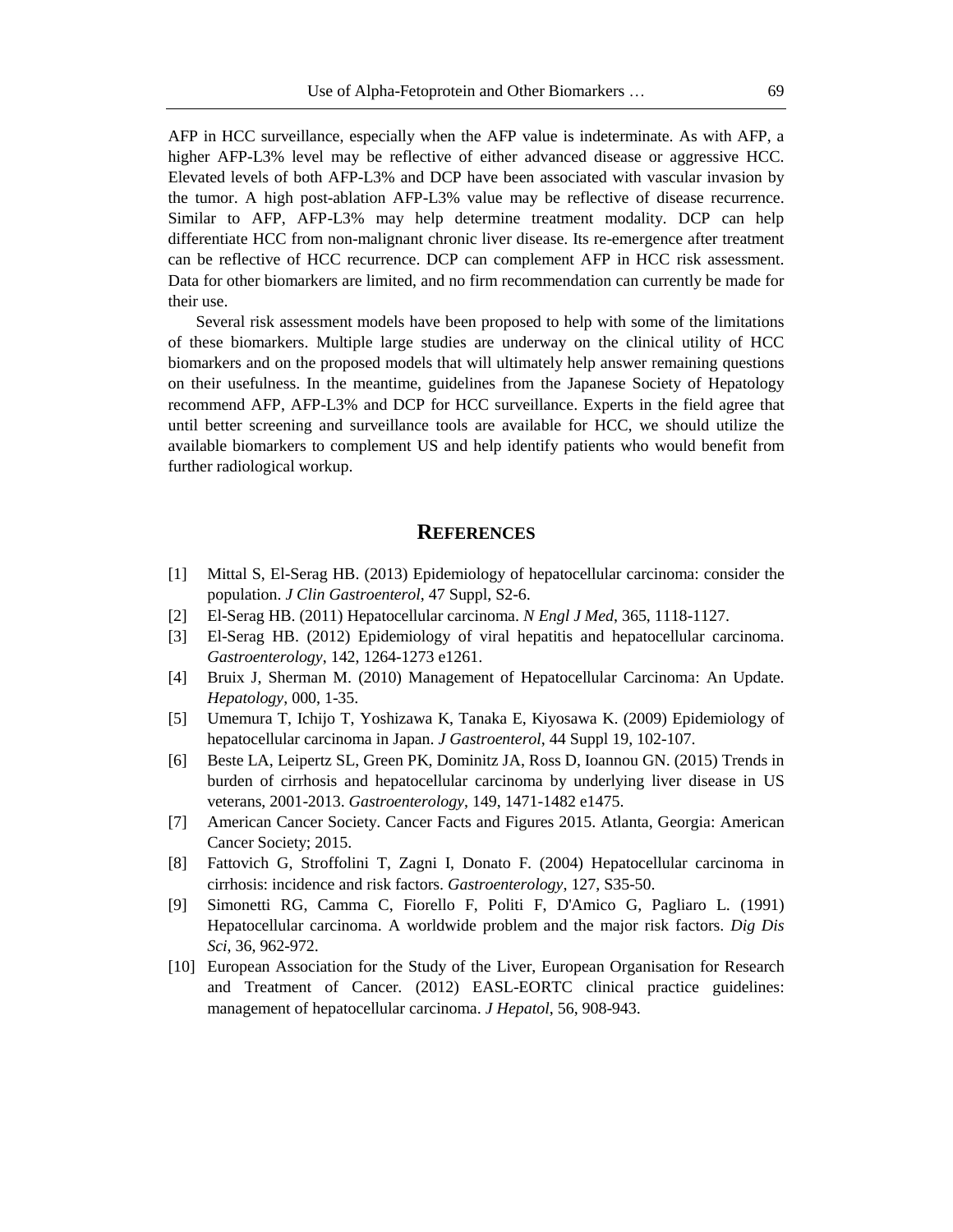- [11] Chang MH, Chen CJ, Lai MS, Hsu HM, Wu TC, Kong MS, et al. (1997) Universal hepatitis B vaccination in Taiwan and the incidence of hepatocellular carcinoma in children. Taiwan Childhood Hepatoma Study Group. *N Engl J Med*, 336, 1855-1859.
- [12] Chang MH, Chen TH, Hsu HM, Wu TC, Kong MS, Liang DC, et al. (2005) Prevention of hepatocellular carcinoma by universal vaccination against hepatitis B virus: the effect and problems. *Clin Cancer Res*, 11, 7953-7957.
- [13] Chang MH, You SL, Chen CJ, Liu CJ, Lee CM, Lin SM, et al. (2009) Decreased incidence of hepatocellular carcinoma in hepatitis B vaccinees: a 20-year follow-up study. *J Natl Cancer Inst*, 101, 1348-1355.
- [14] Kao JH. (2015) Hepatitis B vaccination and prevention of hepatocellular carcinoma. *Best Pract Res Clin Gastroenterol*, Published online ahead of print.
- [15] Colombo M, Iavarone M. (2014) Role of antiviral treatment for HCC prevention. *Best Pract Res Clin Gastroenterol*, 28, 771-781.
- [16] Papatheodoridis GV, Manolakopoulos S, Touloumi G, Vourli G, Raptopoulou-Gigi M, Vafiadis-Zoumbouli I, et al. (2011) Virological suppression does not prevent the development of hepatocellular carcinoma in HBeAg-negative chronic hepatitis B patients with cirrhosis receiving oral antiviral(s) starting with lamivudine monotherapy: results of the nationwide HEPNET. Greece cohort study. *Gut*, 60, 1109-1116.
- [17] Hosaka T, Suzuki F, Kobayashi M, Seko Y, Kawamura Y, Sezaki H, et al. (2013) Long-term entecavir treatment reduces hepatocellular carcinoma incidence in patients with hepatitis B virus infection. *Hepatology*, 58, 98-107.
- [18] Wong GL, Chan HL, Mak CW, Lee SK, Ip ZM, Lam AT, et al. (2013) Entecavir treatment reduces hepatic events and deaths in chronic hepatitis B patients with liver cirrhosis. *Hepatology*, 58, 1537-1547.
- [19] Trinchet JC, Bourcier V, Chaffaut C, Ait Ahmed M, Allam S, Marcellin P, et al. (2015) Complications and competing risks of death in compensated viral cirrhosis (ANRS CO12 CirVir prospective cohort). *Hepatology*, 62, 737-750.
- [20] Lampertico P, Soffredini R, Vigano M, Minola E, Cologni G, Rizzi M, et al. (2013) 5 year entecavir treatment in NUC-naive, field-practice patients with chronic hepatitis B showed excellent viral suppression and safety profile but no prevention of HCC in cirrhotics. *J Hepatol*, 58, s306.
- [21] Sinn DH, Lee J, Goo J, Kim K, Gwak GY, Paik YH, et al. (2015) Hepatocellular carcinoma risk in chronic hepatitis B virus-infected compensated cirrhosis patients with low viral load. *Hepatology*, 62, 694-701.
- [22] Singal AG, Volk ML, Jensen D, Di Bisceglie AM, Schoenfeld PS. (2010) A sustained viral response is associated with reduced liver-related morbidity and mortality in patients with hepatitis C virus. *Clin Gastroenterol Hepatol*, 8, 280-288, 288 e281.
- [23] Morgan RL, Baack B, Smith BD, Yartel A, Pitasi M, Falck-Ytter Y. (2013) Eradication of hepatitis C virus infection and the development of hepatocellular carcinoma: a metaanalysis of observational studies. *Ann Intern Med*, 158, 329-337.
- [24] AASLD IDSA HCV Guidance Panel. (2015) Hepatitis C guidance: AASLD-IDSA recommendations for testing, managing, and treating adults infected with hepatitis C virus. *Hepatology*, 62, 932-954.
- [25] Harris RJ, Thomas B, Griffiths J, Costella A, Chapman R, Ramsay M, et al. (2014) Increased uptake and new therapies are needed to avert rising hepatitis C-related end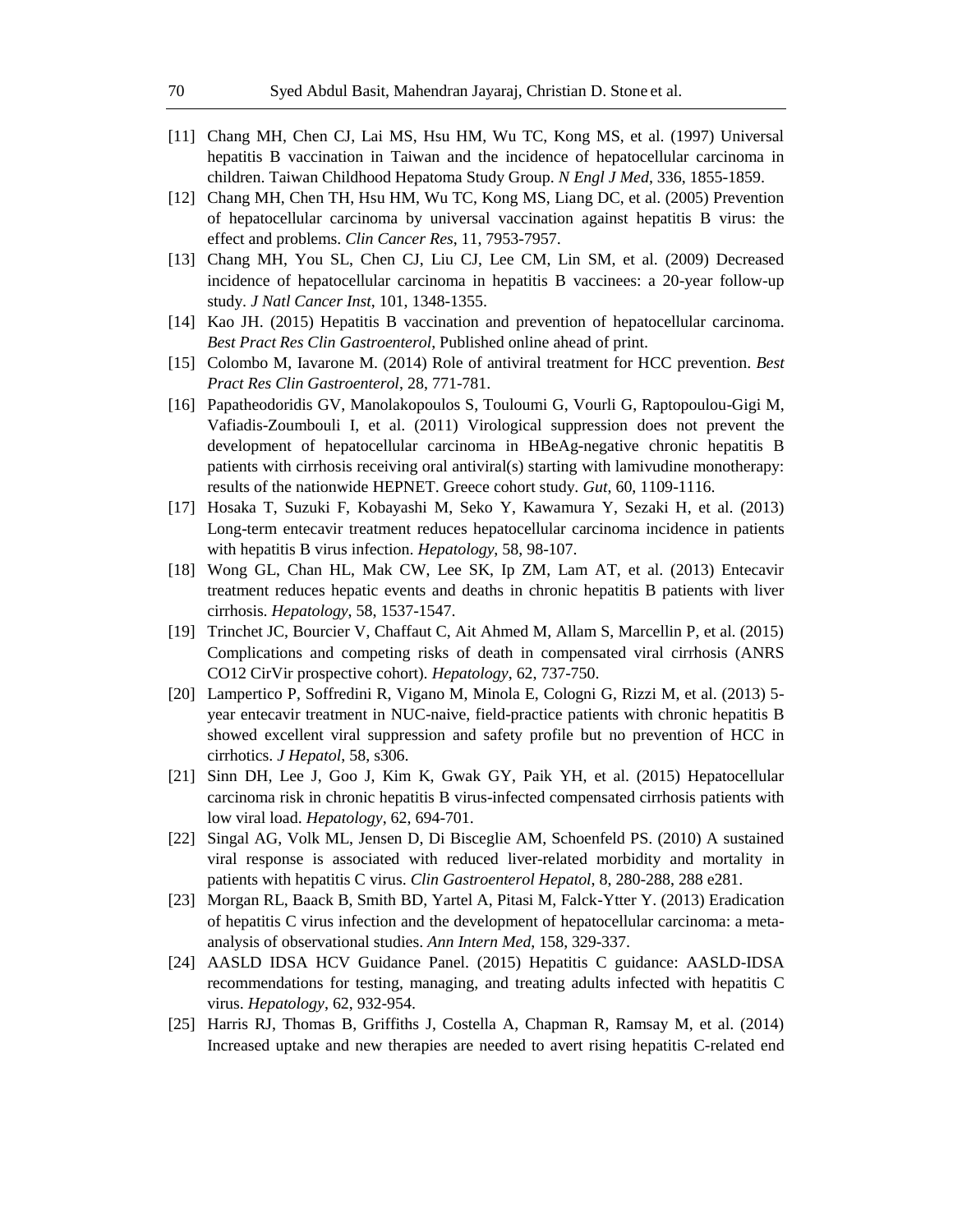stage liver disease in England: modelling the predicted impact of treatment under different scenarios. *J Hepatol*, 61, 530-537.

- [26] Aleman S, Rahbin N, Weiland O, Davidsdottir L, Hedenstierna M, Rose N, et al. (2013) A risk for hepatocellular carcinoma persists long-term after sustained virologic response in patients with hepatitis C-associated liver cirrhosis. *Clin Infect Dis*, 57, 230- 236.
- [27] Prorok PC. (1992) Epidemiologic approach for cancer screening. Problems in design and analysis of trials. *Am J Pediatr Hematol Oncol*, 14, 117-128.
- [28] Bruix J, Llovet JM. (2003) HCC surveillance: who is the target population? *Hepatology*, 37, 507-509.
- [29] Zhang BH, Yang BH, Tang ZY. (2004) Randomized controlled trial of screening for hepatocellular carcinoma. *J Cancer Res Clin Oncol*, 130, 417-422.
- [30] Singal AG, Yopp A, C SS, Packer M, Lee WM, Tiro JA. (2012) Utilization of hepatocellular carcinoma surveillance among American patients: a systematic review. *J Gen Intern Med*, 27, 861-867.
- [31] Singal AG, Yopp AC, Gupta S, Skinner CS, Halm EA, Okolo E, et al. (2012) Failure rates in the hepatocellular carcinoma surveillance process. *Cancer Prev Res (Phila)*, 5, 1124-1130.
- [32] Marrero JA, El-Serag HB. (2011) Alpha-fetoprotein should be included in the hepatocellular carcinoma surveillance guidelines of the American Association for the Study of Liver Diseases. *Hepatology*, 53, 1060-1061; author reply 1061-1062.
- [33] Singal AG, Conjeevaram HS, Volk ML, Fu S, Fontana RJ, Askari F, et al. (2012) Effectiveness of hepatocellular carcinoma surveillance in patients with cirrhosis. *Cancer Epidemiol Biomarkers Prev*, 21, 793-799.
- [34] Rahimi RS, Yopp AC, Singal AG. (2012) Current issues and future trends in surveillance for hepatocellular carcinoma. *Clinical Liver Disease*, 1, 186-189.
- [35] Zhang W, Wang X, Jiang R, Hou J, Mu X, Li G, et al. (2015) Effect of tumor size on cancer-specific survival in small hepatocellular carcinoma. *Mayo Clin Proc*, 90, 1187- 1195.
- [36] Chaiteerakij R, Addissie BD, Roberts LR. (2015) Update on biomarkers of hepatocellular carcinoma. *Clin Gastroenterol Hepatol*, 13, 237-245.
- [37] Pepe MS, Etzioni R, Feng Z, Potter JD, Thompson ML, Thornquist M, et al. (2001) Phases of biomarker development for early detection of cancer. *J Natl Cancer Inst*, 93, 1054-1061.
- [38] Hajdu SI. (2006) A note from history: the first biochemical test for detection of cancer. *Ann Clin Lab Sci*, 36, 222-223.
- [39] Jones HB. (1848) On a new substance occurring in the urine of a patient with mollities ossium. *Philos Trans R Soc Lond*, 138, 55-62.
- [40] Zhang H, Zhai Y, Hu Z, Wu C, Qian J, Jia W, et al. (2010) Genome-wide association study identifies 1p36.22 as a new susceptibility locus for hepatocellular carcinoma in chronic hepatitis B virus carriers. *Nat Genet*, 42, 755-758.
- [41] Kumar V, Kato N, Urabe Y, Takahashi A, Muroyama R, Hosono N, et al. (2011) Genome-wide association study identifies a susceptibility locus for HCV-induced hepatocellular carcinoma. *Nat Genet*, 43, 455-458.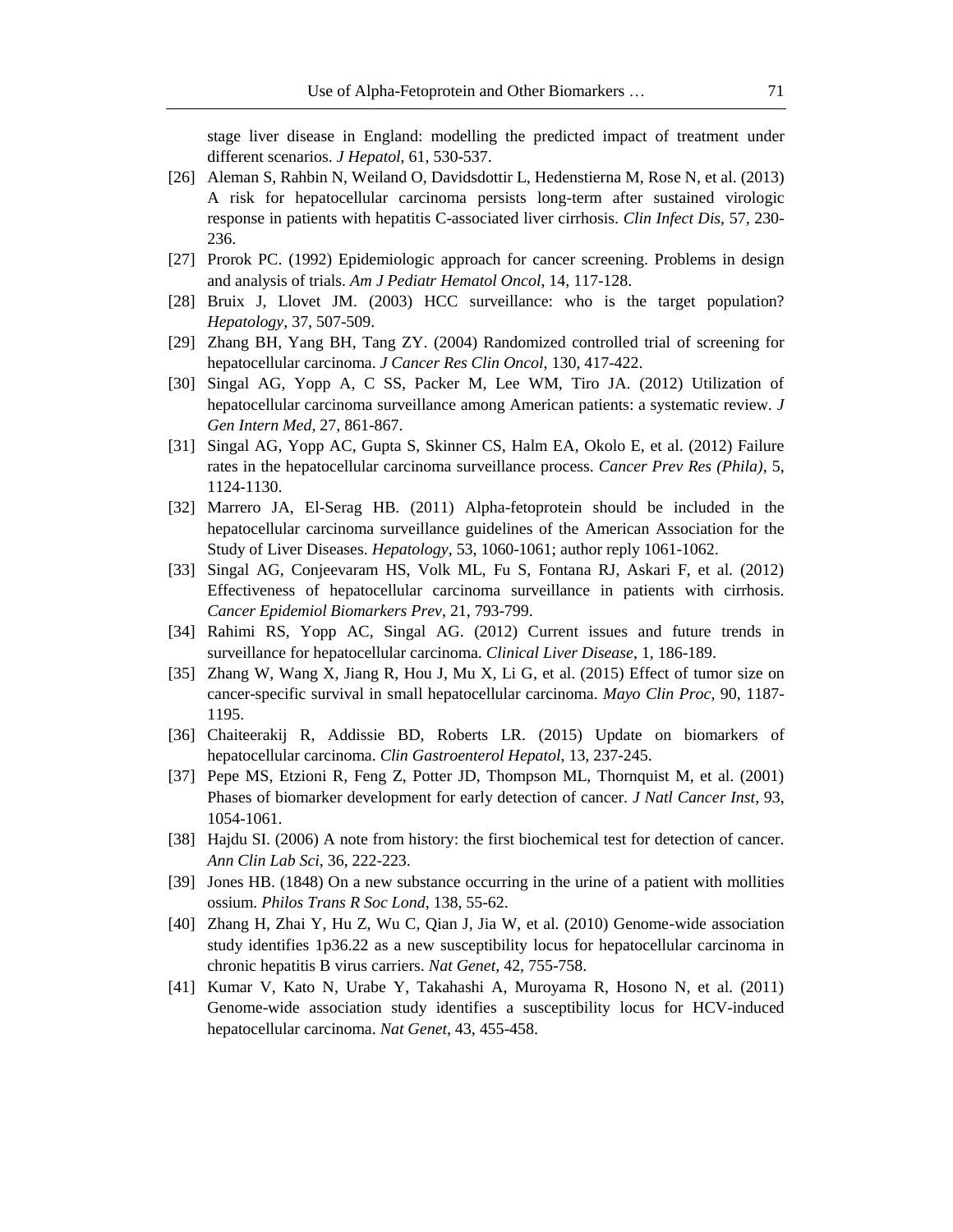- [42] Jiang DK, Sun J, Cao G, Liu Y, Lin D, Gao YZ, et al. (2013) Genetic variants in STAT4 and HLA-DQ genes confer risk of hepatitis B virus-related hepatocellular carcinoma. *Nat Genet*, 45, 72-75.
- [43] Chen K, Shi W, Xin Z, Wang H, Zhu X, Wu X, et al. (2013) Replication of genome wide association studies on hepatocellular carcinoma susceptibility loci in a Chinese population. *PLoS One*, 8, e77315.
- [44] Hoshida Y, Fuchs BC, Tanabe KK. (2012) Genomic risk of hepatitis C-related hepatocellular carcinoma. *J Hepatol*, 56, 729-730.
- [45] Nahon P, Zucman-Rossi J. (2012) Single nucleotide polymorphisms and risk of hepatocellular carcinoma in cirrhosis. *J Hepatol*, 57, 663-674.
- [46] Johnson PJ, Pirrie SJ, Cox TF, Berhane S, Teng M, Palmer D, et al. (2014) The detection of hepatocellular carcinoma using a prospectively developed and validated model based on serological biomarkers. *Cancer Epidemiol Biomarkers Prev*, 23, 144- 153.
- [47] Berhane S, Toyoda H, Tada T, Kumada T, Kagebayashi C, Satomura S, et al. (2015) The 'GALAD score' for serological detection of hepatocellular carcinoma: International validation and assessment of the influence of tumour size and aetiology on model utility. *J Hepatol*, 62, S434.
- [48] Li M, Li H, Li C, Zhou S, Guo L, Liu H, et al. (2009) Alpha fetoprotein is a novel protein-binding partner for caspase-3 and blocks the apoptotic signaling pathway in human hepatoma cells. *Int J Cancer*, 124, 2845-2854.
- [49] Terentiev AA, Moldogazieva NT. (2006) Structural and functional mapping of alphafetoprotein. *Biochemistry (Mosc)*, 71, 120-132.
- [50] Abelev GI, Perova SD, Khramkova NI, Postnikova ZA, Irlin IS. (1963) Production of embryonal alpha-globulin by transplantable mouse hepatomas. *Transplantation*, 1, 174- 180.
- [51] Tatarinov IS. (1964) [Detection of Embryo-Specific Alpha-Globulin in the Blood Serum of a Patient with Primary Liver Cancer]. *Vopr Med Khim*, 10, 90-91.
- [52] O'Conor GT, Tatarinov YS, Abelev GI, Uriel J. (1970) A collaborative study for the evaluation of a serologic test for primary liver cancer. *Cancer*, 25, 1091-1098.
- [53] Hann HW, Fu X, Myers RE, Hann RS, Wan S, Kim SH, et al. (2012) Predictive value of alpha-fetoprotein in the long-term risk of developing hepatocellular carcinoma in patients with hepatitis B virus infection--results from a clinic-based longitudinal cohort. *Eur J Cancer*, 48, 2319-2327.
- [54] Marrero JA, Feng Z, Wang Y, Nguyen MH, Befeler AS, Roberts LR, et al. (2009) Alpha-fetoprotein, des-gamma carboxyprothrombin, and lectin-bound alpha-fetoprotein in early hepatocellular carcinoma. *Gastroenterology*, 137, 110-118.
- [55] Gupta S, Bent S, Kohlwes J. (2003) Test characteristics of alpha-fetoprotein for detecting hepatocellular carcinoma in patients with hepatitis C. A systematic review and critical analysis. *Ann Intern Med*, 139, 46-50.
- [56] El-Serag HB, Kanwal F, Davila JA, Kramer J, Richardson P. (2014) A new laboratorybased algorithm to predict development of hepatocellular carcinoma in patients with hepatitis C and cirrhosis. *Gastroenterology*, 146, 1249-1255 e1241.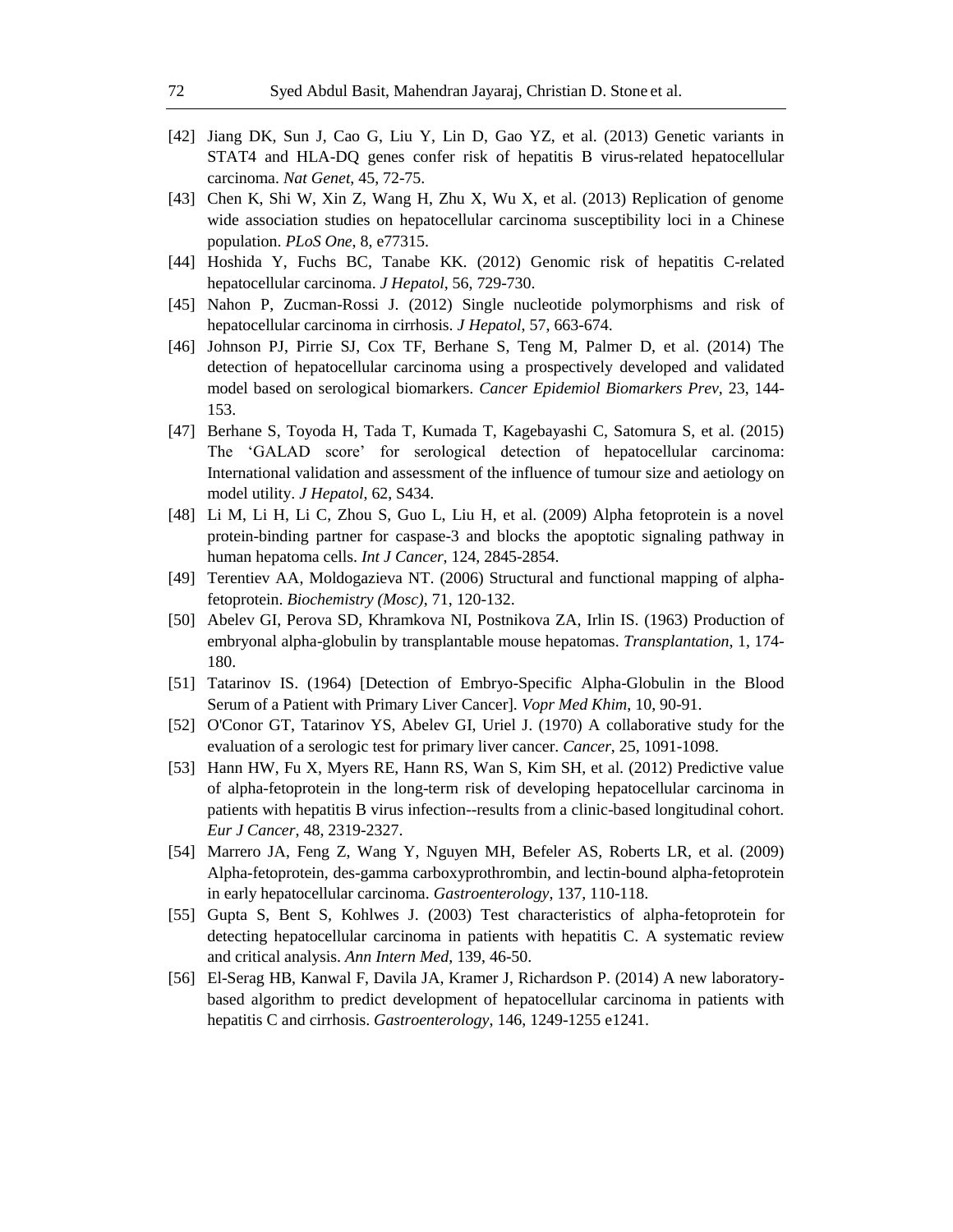- [57] Oka H, Tamori A, Kuroki T, Kobayashi K, Yamamoto S. (1994) Prospective study of alpha-fetoprotein in cirrhotic patients monitored for development of hepatocellular carcinoma. *Hepatology*, 19, 61-66.
- [58] Wang XW, Xie H. (1999) Alpha-fetoprotein enhances the proliferation of human hepatoma cells in vitro. *Life Sci*, 64, 17-23.
- [59] Li M, Li H, Li C, Guo L, Liu H, Zhou S, et al. (2009) Cytoplasmic alpha-fetoprotein functions as a co-repressor in RA-RAR signaling to promote the growth of human hepatoma Bel 7402 cells. *Cancer Lett*, 285, 190-199.
- [60] Hong Y, Peng Y, Guo ZS, Guevara-Patino J, Pang J, Butterfield LH, et al. (2014) Epitope-optimized alpha-fetoprotein genetic vaccines prevent carcinogen-induced murine autochthonous hepatocellular carcinoma. *Hepatology*, 59, 1448-1458.
- [61] He Y, Hong Y, Mizejewski GJ. (2014) Engineering alpha-fetoprotein-based gene vaccines to prevent and treat hepatocellular carcinoma: review and future prospects. *Immunotherapy*, 6, 725-736.
- [62] Butterfield LH, Ribas A, Meng WS, Dissette VB, Amarnani S, Vu HT, et al. (2003) Tcell responses to HLA-A\*0201 immunodominant peptides derived from alphafetoprotein in patients with hepatocellular cancer. *Clin Cancer Res*, 9, 5902-5908.
- [63] Butterfield LH, Ribas A, Dissette VB, Lee Y, Yang JQ, De la Rocha P, et al. (2006) A phase I/II trial testing immunization of hepatocellular carcinoma patients with dendritic cells pulsed with four alpha-fetoprotein peptides. *Clin Cancer Res*, 12, 2817-2825.
- [64] El-Serag HB, Davila JA. (2011) Surveillance for hepatocellular carcinoma: in whom and how? *Therap Adv Gastroenterol*, 4, 5-10.
- [65] Sherman M, Peltekian KM, Lee C. (1995) Screening for hepatocellular carcinoma in chronic carriers of hepatitis B virus: incidence and prevalence of hepatocellular carcinoma in a North American urban population. *Hepatology*, 22, 432-438.
- [66] Bruix J, Sherman M, American Association for the Study of Liver D. (2011) Management of hepatocellular carcinoma: an update. *Hepatology*, 53, 1020-1022.
- [67] Carr BI, Guerra V, Steel JL, Lu SN. (2015) A comparison of patients with hepatitis Bor hepatitis C-based advanced-stage hepatocellular carcinoma. *Semin Oncol*, 42, 309- 315.
- [68] McMahon BJ, Bulkow L, Harpster A, Snowball M, Lanier A, Sacco F, et al. (2000) Screening for hepatocellular carcinoma in Alaska natives infected with chronic hepatitis B: a 16-year population-based study. *Hepatology*, 32, 842-846.
- [69] Sinn DH, Yi J, Choi MS, Kim YJ, Gwak GY, Lee JH, et al. (2015) Serum alphafetoprotein may have a significant role in the surveillance of hepatocellular carcinoma in hepatitis B endemic areas. *Hepatogastroenterology*, 62, 327-332.
- [70] Thompson Coon J, Rogers G, Hewson P, Wright D, Anderson R, Cramp M, et al. (2007) Surveillance of cirrhosis for hepatocellular carcinoma: systematic review and economic analysis. *Health Technol Assess*, 11, 1-206.
- [71] Asahina Y, Tsuchiya K, Nishimura T, Muraoka M, Suzuki Y, Tamaki N, et al. (2013) alpha-fetoprotein levels after interferon therapy and risk of hepatocarcinogenesis in chronic hepatitis C. *Hepatology*, 58, 1253-1262.
- [72] Sterling RK, Wright EC, Morgan TR, Seeff LB, Hoefs JC, Di Bisceglie AM, et al. (2012) Frequency of elevated hepatocellular carcinoma (HCC) biomarkers in patients with advanced hepatitis C. *Am J Gastroenterol*, 107, 64-74.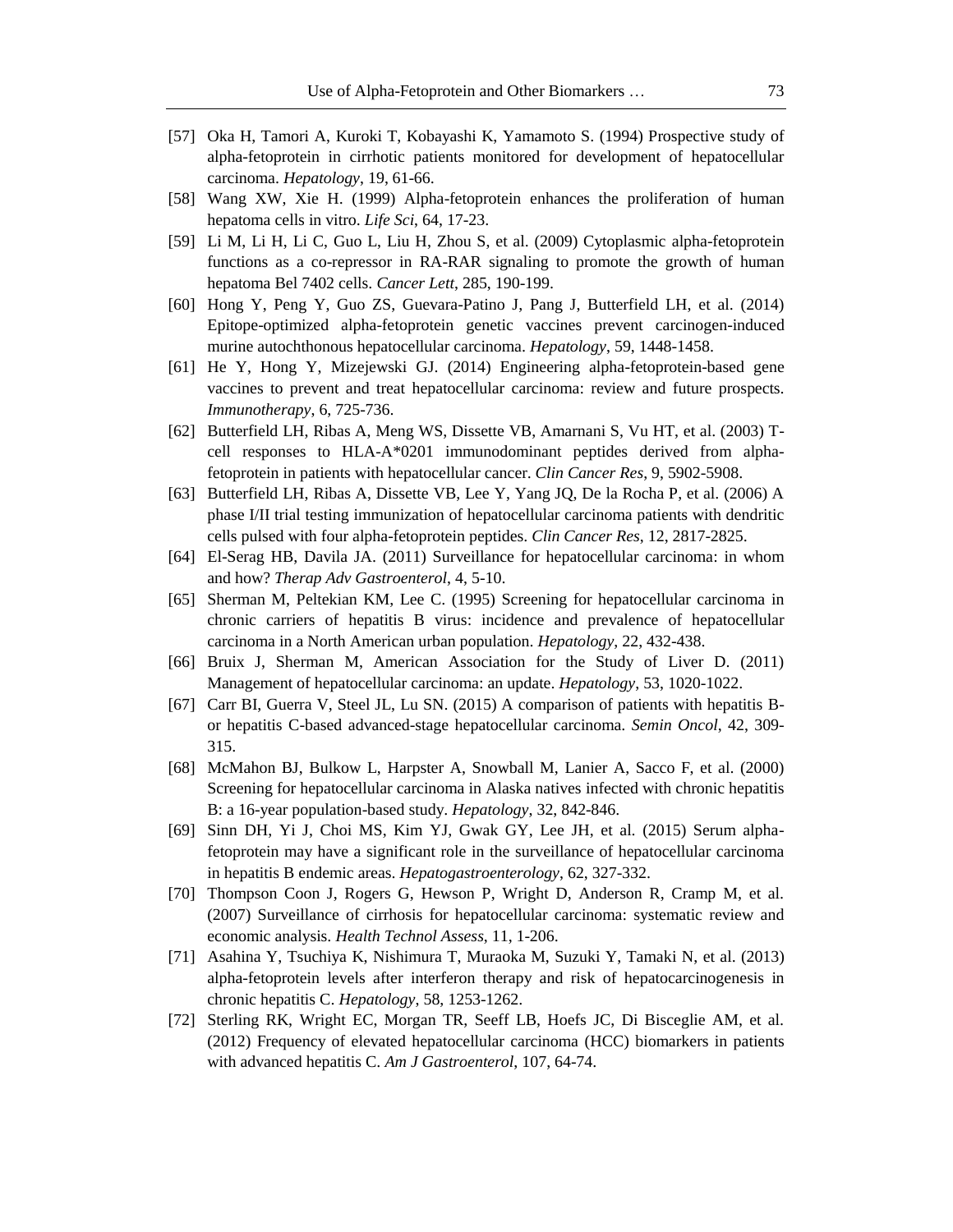- [73] Gopal P, Yopp AC, Waljee AK, Chiang J, Nehra M, Kandunoori P, et al. (2014) Factors that affect accuracy of alpha-fetoprotein test in detection of hepatocellular carcinoma in patients with cirrhosis. *Clin Gastroenterol Hepatol*, 12, 870-877.
- [74] Chang TS, Wu YC, Tung SY, Wei KL, Hsieh YY, Huang HC, et al. (2015) Alphafetoprotein measurement benefits hepatocellular carcinoma surveillance in patients with cirrhosis. *Am J Gastroenterol*, 110, 836-844; quiz 845.
- [75] Singal AG, Nehra M, Adams-Huet B, Yopp AC, Tiro JA, Marrero JA, et al. (2013) Detection of hepatocellular carcinoma at advanced stages among patients in the HALT-C trial: where did surveillance fail? *Am J Gastroenterol*, 108, 425-432.
- [76] Gebo KA, Chander G, Jenckes MW, Ghanem KG, Herlong HF, Torbenson MS, et al. (2002) Screening tests for hepatocellular carcinoma in patients with chronic hepatitis C: a systematic review. *Hepatology*, 36, S84-92.
- [77] Sangiovanni A, Colombo E, Radaelli F, Bortoli A, Bovo G, Casiraghi MA, et al. (2001) Hepatocyte proliferation and risk of hepatocellular carcinoma in cirrhotic patients. *Am J Gastroenterol*, 96, 1575-1580.
- [78] Ma WJ, Wang HY, Teng LS. (2013) Correlation analysis of preoperative serum alphafetoprotein (AFP) level and prognosis of hepatocellular carcinoma (HCC) after hepatectomy. *World J Surg Oncol*, 11, 212.
- [79] Tangkijvanich P, Anukulkarnkusol N, Suwangool P, Lertmaharit S, Hanvivatvong O, Kullavanijaya P, et al. (2000) Clinical characteristics and prognosis of hepatocellular carcinoma: analysis based on serum alpha-fetoprotein levels. *J Clin Gastroenterol*, 31, 302-308.
- [80] An SL, Xiao T, Wang LM, Rong WQ, Wu F, Feng L, et al. (2015) Prognostic significance of preoperative serum alpha-fetoprotein in hepatocellular carcinoma and correlation with clinicopathological factors: a single-center experience from China. *Asian Pac J Cancer Prev*, 16, 4421-4427.
- [81] Blank S, Wang Q, Fiel MI, Luan W, Kim KW, Kadri H, et al. (2014) Assessing prognostic significance of preoperative alpha-fetoprotein in hepatitis B-associated hepatocellular carcinoma: normal is not the new normal. *Ann Surg Oncol*, 21, 986-994.
- [82] Hsu CY, Liu PH, Lee YH, Hsia CY, Huang YH, Lin HC, et al. (2015) Using serum alpha-fetoprotein for prognostic prediction in patients with hepatocellular carcinoma: what is the most optimal cutoff? *PLoS One*, 10, e0118825.
- [83] Gupta S, Kutty G, Jagar P, Jain P, Lad T. (2013) Very high alpha-fetoprotein (AFP): A poor prognostic indicator in hepatocellular carcinoma in the modern era. *Ann Oncol*, 24, iv67.
- [84] Wahab MA, Shehta A, Hamed H, El Nakeeb A, Salah T. (2014) Predictors of recurrence in hepatitis C virus related hepatocellular carcinoma after hepatic resection: a retrospective cohort study. *Eurasian J Med*, 46, 36-41.
- [85] Tyson GL, Duan Z, Kramer JR, Davila JA, Richardson PA, El-Serag HB. (2011) Level of alpha-fetoprotein predicts mortality among patients with hepatitis C-related hepatocellular carcinoma. *Clin Gastroenterol Hepatol*, 9, 989-994.
- [86] Tandon P, Garcia-Tsao G. (2009) Prognostic indicators in hepatocellular carcinoma: a systematic review of 72 studies. *Liver Int*, 29, 502-510.
- [87] Hanazaki K, Kajikawa S, Koide N, Adachi W, Amano J. (2001) Prognostic factors after hepatic resection for hepatocellular carcinoma with hepatitis C viral infection: univariate and multivariate analysis. *Am J Gastroenterol*, 96, 1243-1250.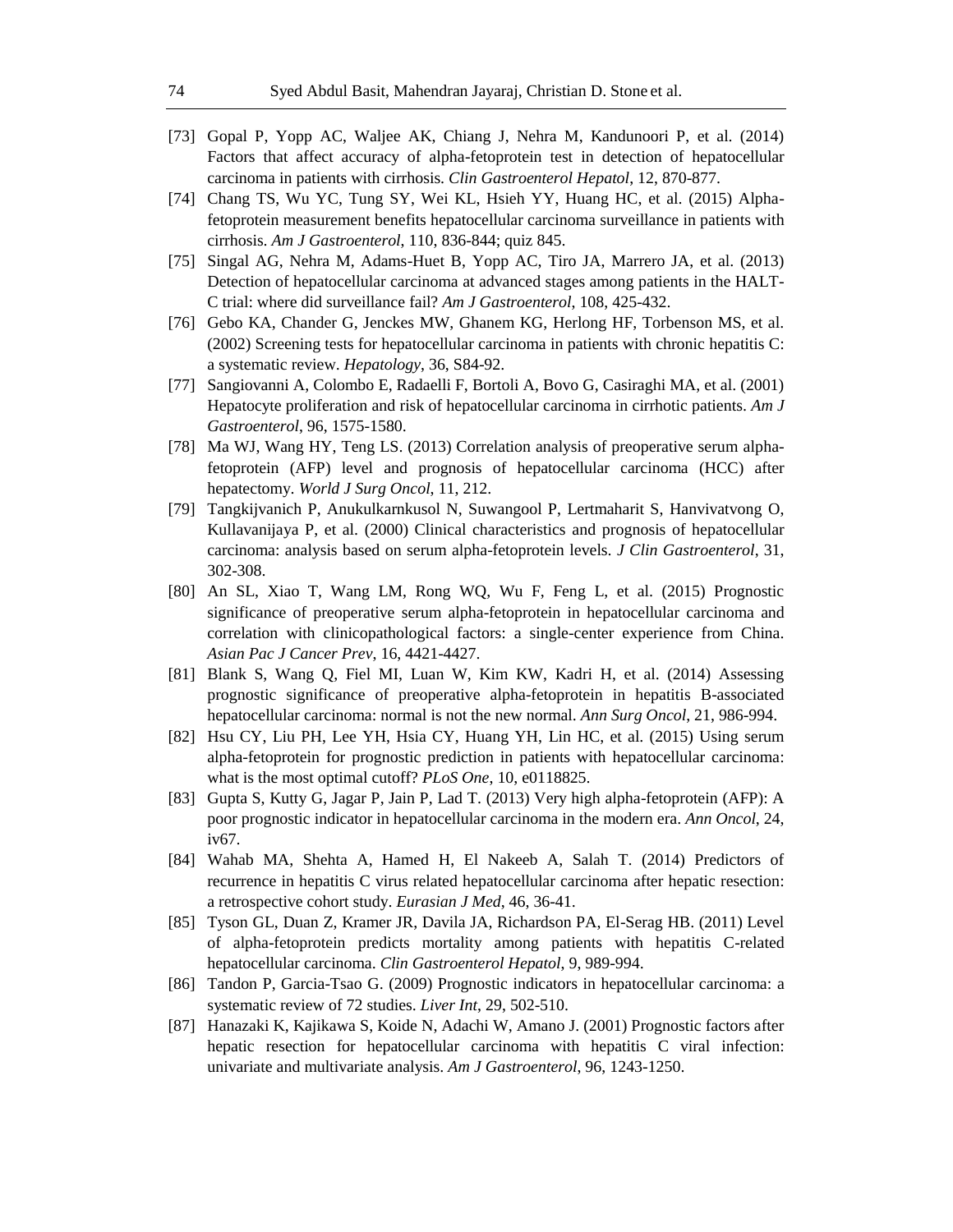- [88] Chong CC, Lee KF, Ip PC, Wong JS, Cheung SY, Wong J, et al. (2012) Pre-operative predictors of post-hepatectomy recurrence of hepatocellular carcinoma: can we predict earlier? *Surgeon*, 10, 260-266.
- [89] Liu L, Miao R, Yang H, Lu X, Zhao Y, Mao Y, et al. (2012) Prognostic factors after liver resection for hepatocellular carcinoma: a single-center experience from China. *Am J Surg*, 203, 741-750.
- [90] Singhal A, Jayaraman M, Dhanasekaran DN, Kohli V. (2012) Molecular and serum markers in hepatocellular carcinoma: predictive tools for prognosis and recurrence. *Crit Rev Oncol Hematol*, 82, 116-140.
- [91] Iida H, Honda M, Kawai HF, Yamashita T, Shirota Y, Wang BC, et al. (2005) Ephrin-A1 expression contributes to the malignant characteristics of {alpha}-fetoprotein producing hepatocellular carcinoma. *Gut*, 54, 843-851.
- [92] Berry K, Ioannou GN. (2013) Serum alpha-fetoprotein level independently predicts posttransplant survival in patients with hepatocellular carcinoma. *Liver Transpl*, 19, 634-645.
- [93] Toso C, Asthana S, Bigam DL, Shapiro AM, Kneteman NM. (2009) Reassessing selection criteria prior to liver transplantation for hepatocellular carcinoma utilizing the Scientific Registry of Transplant Recipients database. *Hepatology*, 49, 832-838.
- [94] Mailey B, Artinyan A, Khalili J, Denitz J, Sanchez-Luege N, Sun CL, et al. (2011) Evaluation of absolute serum alpha-fetoprotein levels in liver transplant for hepatocellular cancer. *Arch Surg*, 146, 26-33.
- [95] Memon K, Kulik L, Lewandowski RJ, Wang E, Ryu RK, Riaz A, et al. (2012) Alphafetoprotein response correlates with EASL response and survival in solitary hepatocellular carcinoma treated with transarterial therapies: a subgroup analysis. *J Hepatol*, 56, 1112-1120.
- [96] Wang NY, Wang C, Li W, Wang GJ, Cui GZ, He H, et al. (2014) Prognostic value of serum AFP, AFP-L3, and GP73 in monitoring short-term treatment response and recurrence of hepatocellular carcinoma after radiofrequency ablation. *Asian Pac J Cancer Prev*, 15, 1539-1544.
- [97] Personeni N, Bozzarelli S, Pressiani T, Rimassa L, Tronconi MC, Sclafani F, et al. (2012) Usefulness of alpha-fetoprotein response in patients treated with sorafenib for advanced hepatocellular carcinoma. *J Hepatol*, 57, 101-107.
- [98] Llovet JM, Pena CE, Lathia CD, Shan M, Meinhardt G, Bruix J, et al. (2012) Plasma biomarkers as predictors of outcome in patients with advanced hepatocellular carcinoma. *Clin Cancer Res*, 18, 2290-2300.
- [99] Li X, Dong M, Lin Q, Chen ZH, Ma XK, Xing YF, et al. (2013) Comparison of current staging systems for advanced hepatocellular carcinoma not amendable to locoregional therapy as inclusion criteria for clinical trials. *Asia Pac J Clin Oncol*, 9, 86-92.
- [100] Toyoda H, Kumada T, Osaki Y, Oka H, Urano F, Kudo M, et al. (2006) Staging hepatocellular carcinoma by a novel scoring system (BALAD score) based on serum markers. *Clin Gastroenterol Hepatol*, 4, 1528-1536.
- [101] Chan SL, Mo F, Johnson P, Li L, Tang N, Loong H, et al. (2015) Applicability of BALAD score in prognostication of hepatitis B-related hepatocellular carcinoma. *J Gastroenterol Hepatol*, 30, 1529-1535.
- [102] Kemmer N, Neff G, Kaiser T, Zacharias V, Thomas M, Tevar A, et al. (2006) An analysis of the UNOS liver transplant registry: high serum alpha-fetoprotein does not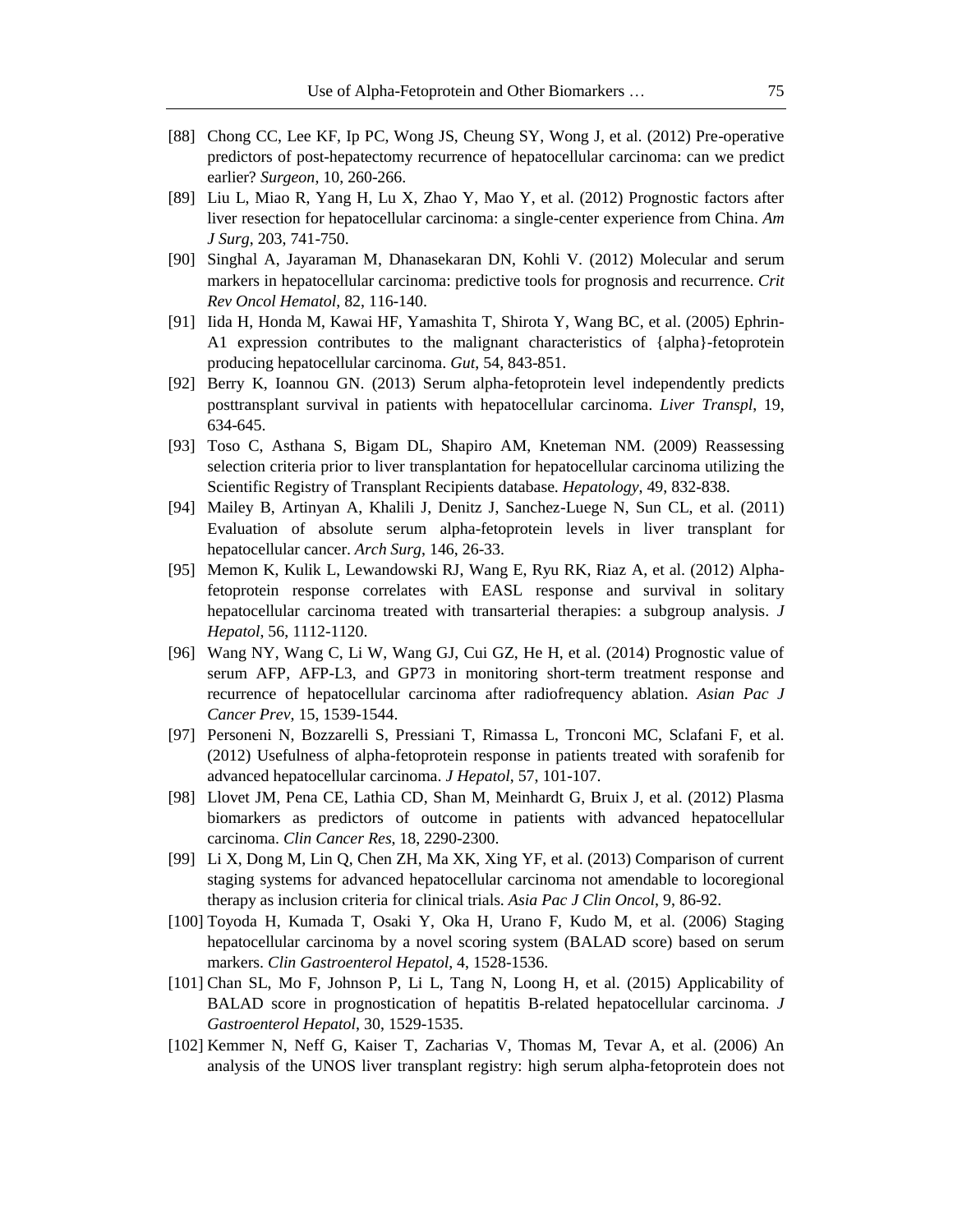justify an increase in MELD points for suspected hepatocellular carcinoma. *Liver Transpl*, 12, 1519-1522.

- [103] United Network for Organ Sharing. Policy notice 12-2014. Richmond, Virginia: United Network for Organ Sharing; 2014.
- [104] Toso C, Mazzaferro V, Bruix J, Freeman R, Mentha G, Majno P. (2014) Toward a better liver graft allocation that accounts for candidates with and without hepatocellular carcinoma. *Am J Transplant*, 14, 2221-2227.
- [105] Marvin MR, Ferguson N, Cannon RM, Jones CM, Brock GN. (2015) MELDEQ: An alternative Model for End-Stage Liver Disease score for patients with hepatocellular carcinoma. *Liver Transpl*, 21, 612-622.
- [106] Li D, Mallory T, Satomura S. (2001) AFP-L3: a new generation of tumor marker for hepatocellular carcinoma. *Clin Chim Acta*, 313, 15-19.
- [107] Hann HW, Li D, Yamada H, Satomura S, Coben R, DiMarino AJ. (2014) Usefulness of highly sensitive AFP-L3 and DCP in surveillance for hepatocellular carcinoma in patients with a normal alpha-fetoprotein. *J Med Microb Diagn*, 3, 1-6.
- [108] Yi X, Yu S, Bao Y. (2013) Alpha-fetoprotein-L3 in hepatocellular carcinoma: a metaanalysis. *Clin Chim Acta*, 425, 212-220.
- [109] Leerapun A, Suravarapu SV, Bida JP, Clark RJ, Sanders EL, Mettler TA, et al. (2007) The utility of Lens culinaris agglutinin-reactive alpha-fetoprotein in the diagnosis of hepatocellular carcinoma: evaluation in a United States referral population. *Clin Gastroenterol Hepatol*, 5, 394-402; quiz 267.
- [110] Taketa K, Endo Y, Sekiya C, Tanikawa K, Koji T, Taga H, et al. (1993) A collaborative study for the evaluation of lectin-reactive alpha-fetoproteins in early detection of hepatocellular carcinoma. *Cancer Res*, 53, 5419-5423.
- [111] Sato Y, Nakata K, Kato Y, Shima M, Ishii N, Koji T, et al. (1993) Early recognition of hepatocellular carcinoma based on altered profiles of alpha-fetoprotein. *N Engl J Med*, 328, 1802-1806.
- [112] Kumada T, Toyoda H, Tada T, Kiriyama S, Tanikawa M, Hisanaga Y, et al. (2014) High-sensitivity Lens culinaris agglutinin-reactive alpha-fetoprotein assay predicts early detection of hepatocellular carcinoma. *J Gastroenterol*, 49, 555-563.
- [113] Oka H, Saito A, Ito K, Kumada T, Satomura S, Kasugai H, et al. (2001) Multicenter prospective analysis of newly diagnosed hepatocellular carcinoma with respect to the percentage of Lens culinaris agglutinin-reactive alpha-fetoprotein. *J Gastroenterol Hepatol*, 16, 1378-1383.
- [114] Yamashita F, Tanaka M, Satomura S, Tanikawa K. (1996) Prognostic significance of Lens culinaris agglutinin A-reactive alpha-fetoprotein in small hepatocellular carcinomas. *Gastroenterology*, 111, 996-1001.
- [115] Malaguarnera G, Giordano M, Paladina I, Berretta M, Cappellani A, Malaguarnera M. (2010) Serum markers of hepatocellular carcinoma. *Dig Dis Sci*, 55, 2744-2755.
- [116] Khien VV, Mao HV, Chinh TT, Ha PT, Bang MH, Lac BV, et al. (2001) Clinical evaluation of lentil lectin-reactive alpha-fetoprotein-L3 in histology-proven hepatocellular carcinoma. *Int J Biol Markers*, 16, 105-111.
- [117] Tateishi R, Shiina S, Yoshida H, Teratani T, Obi S, Yamashiki N, et al. (2006) Prediction of recurrence of hepatocellular carcinoma after curative ablation using three tumor markers. *Hepatology*, 44, 1518-1527.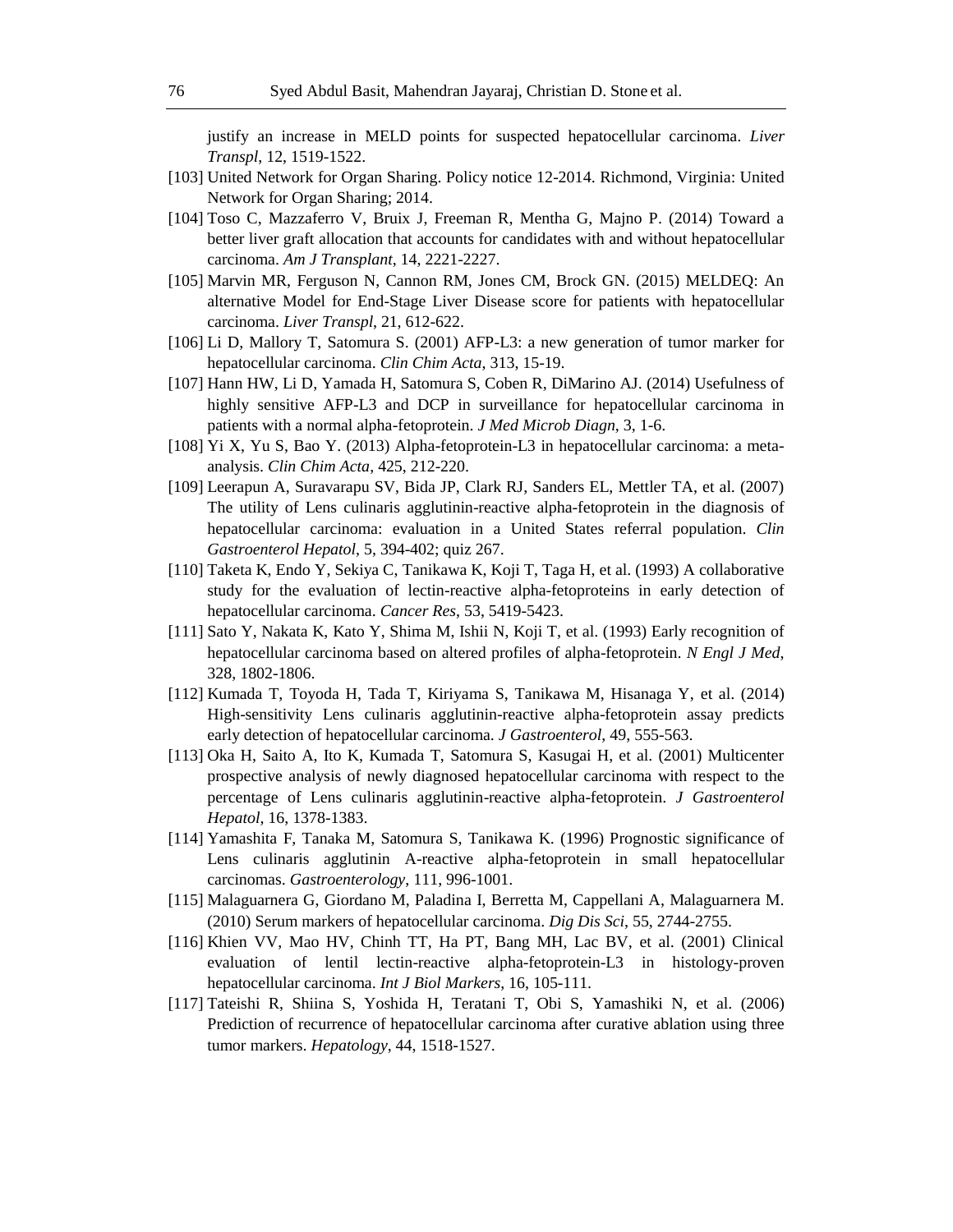- [118] Yamashita F, Tanaka M, Satomura S, Tanikawa K. (1995) Monitoring of lectin-reactive alpha-fetoproteins in patients with hepatocellular carcinoma treated using transcatheter arterial embolization. *Eur J Gastroenterol Hepatol*, 7, 627-633.
- [119] Tamura Y, Suda T, Arii S, Sata M, Moriyasu F, Imamura H, et al. (2013) Value of highly sensitive fucosylated fraction of alpha-fetoprotein for prediction of hepatocellular carcinoma recurrence after curative treatment. *Dig Dis Sci*, 58, 2406- 2412.
- [120] Ueno M, Hayami S, Shigekawa Y, Kawai M, Hirono S, Okada KI, et al. (2015) Prognostic impact of surgery and radiofrequency ablation on single nodular HCC 5 cm: Cohort study based on serum HCC markers. *J Hepatol*.
- [121] Kang KH, Kim JH, Kang SH, Lee BJ, Seo YS, Yim HJ, et al. (2015) The influence of alcoholic liver disease on serum PIVKA-II levels in patients without hepatocellular carcinoma. *Gut Liver*, 9, 224-230.
- [122] Zhang YS, Chu JH, Cui SX, Song ZY, Qu XJ. (2014) Des-gamma-carboxy prothrombin (DCP) as a potential autologous growth factor for the development of hepatocellular carcinoma. *Cell Physiol Biochem*, 34, 903-915.
- [123] Inagaki Y, Tang W, Makuuchi M, Hasegawa K, Sugawara Y, Kokudo N. (2011) Clinical and molecular insights into the hepatocellular carcinoma tumour marker desgamma-carboxyprothrombin. *Liver Int*, 31, 22-35.
- [124] Liebman HA, Furie BC, Tong MJ, Blanchard RA, Lo KJ, Lee SD, et al. (1984) Desgamma-carboxy (abnormal) prothrombin as a serum marker of primary hepatocellular carcinoma. *N Engl J Med*, 310, 1427-1431.
- [125] Marrero JA, Su GL, Wei W, Emick D, Conjeevaram HS, Fontana RJ, et al. (2003) Desgamma carboxyprothrombin can differentiate hepatocellular carcinoma from nonmalignant chronic liver disease in american patients. *Hepatology*, 37, 1114-1121.
- [126] Durazo FA, Blatt LM, Corey WG, Lin JH, Han S, Saab S, et al. (2008) Des-gammacarboxyprothrombin, alpha-fetoprotein and AFP-L3 in patients with chronic hepatitis, cirrhosis and hepatocellular carcinoma. *J Gastroenterol Hepatol*, 23, 1541-1548.
- [127] Kim do Y, Han KH. (2012) Epidemiology and surveillance of hepatocellular carcinoma. *Liver Cancer*, 1, 2-14.
- [128] Yoon YJ, Han KH, Kim do Y. (2009) Role of serum prothrombin induced by vitamin K absence or antagonist-II in the early detection of hepatocellular carcinoma in patients with chronic hepatitis B virus infection. *Scand J Gastroenterol*, 44, 861-866.
- [129] Shirabe K, Itoh S, Yoshizumi T, Soejima Y, Taketomi A, Aishima S, et al. (2007) The predictors of microvascular invasion in candidates for liver transplantation with hepatocellular carcinoma-with special reference to the serum levels of des-gammacarboxy prothrombin. *J Surg Oncol*, 95, 235-240.
- [130] Choi JY, Jung SW, Kim HY, Kim M, Kim Y, Kim DG, et al. (2013) Diagnostic value of AFP-L3 and PIVKA-II in hepatocellular carcinoma according to total-AFP. *World J Gastroenterol*, 19, 339-346.
- [131] Kobayashi M, Ikeda K, Kawamura Y, Yatsuji H, Hosaka T, Sezaki H, et al. (2009) High serum des-gamma-carboxy prothrombin level predicts poor prognosis after radiofrequency ablation of hepatocellular carcinoma. *Cancer*, 115, 571-580.
- [132] Koike Y, Shiratori Y, Sato S, Obi S, Teratani T, Imamura M, et al. (2001) Des-gammacarboxy prothrombin as a useful predisposing factor for the development of portal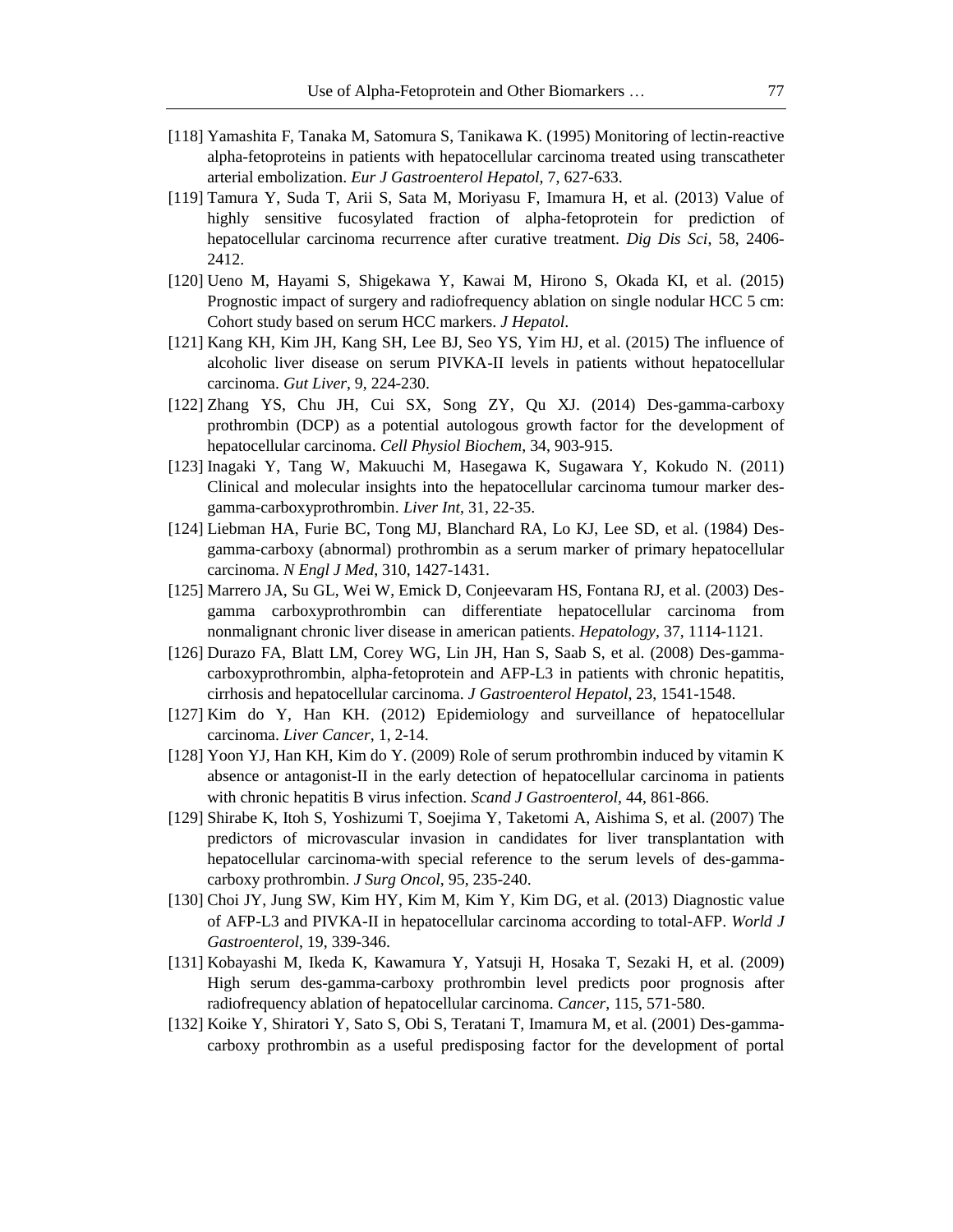venous invasion in patients with hepatocellular carcinoma: a prospective analysis of 227 patients. *Cancer*, 91, 561-569.

- [133] Chaiteerakij R, Zhang X, Addissie BD, Mohamed EA, Harmsen WS, Theobald PJ, et al. (2015) Combinations of biomarkers and Milan criteria for predicting hepatocellular carcinoma recurrence after liver transplantation. *Liver Transpl*, 21, 599-606.
- [134] Senger DR, Wirth DF, Hynes RO. (1979) Transformed mammalian cells secrete specific proteins and phosphoproteins. *Cell*, 16, 885-893.
- [135] Saeki Y, Mima T, Ishii T, Ogata A, Kobayashi H, Ohshima S, et al. (2003) Enhanced production of osteopontin in multiple myeloma: clinical and pathogenic implications. *Br J Haematol*, 123, 263-270.
- [136] Koopmann J, Fedarko NS, Jain A, Maitra A, Iacobuzio-Donahue C, Rahman A, et al. (2004) Evaluation of osteopontin as biomarker for pancreatic adenocarcinoma. *Cancer Epidemiol Biomarkers Prev*, 13, 487-491.
- [137] Fedarko NS, Jain A, Karadag A, Van Eman MR, Fisher LW. (2001) Elevated serum bone sialoprotein and osteopontin in colon, breast, prostate, and lung cancer. *Clin Cancer Res*, 7, 4060-4066.
- [138] Gotoh M, Sakamoto M, Kanetaka K, Chuuma M, Hirohashi S. (2002) Overexpression of osteopontin in hepatocellular carcinoma. *Pathol Int*, 52, 19-24.
- [139] Pan HW, Ou YH, Peng SY, Liu SH, Lai PL, Lee PH, et al. (2003) Overexpression of osteopontin is associated with intrahepatic metastasis, early recurrence, and poorer prognosis of surgically resected hepatocellular carcinoma. *Cancer*, 98, 119-127.
- [140] Kim J, Ki SS, Lee SD, Han CJ, Kim YC, Park SH, et al. (2006) Elevated plasma osteopontin levels in patients with hepatocellular carcinoma. *Am J Gastroenterol*, 101, 2051-2059.
- [141] El-Din Bessa SS, Elwan NM, Suliman GA, El-Shourbagy SH. (2010) Clinical significance of plasma osteopontin level in Egyptian patients with hepatitis C virusrelated hepatocellular carcinoma. *Arch Med Res*, 41, 541-547.
- [142] Zhou C, Zhou HJ, Zhang XF, Lou LL, Ye QH, Zheng Y, et al. (2013) Postoperative serum osteopontin level is a novel monitor for treatment response and tumor recurrence after resection of hepatitis B-related hepatocellular carcinoma. *Ann Surg Oncol*, 20, 929-937.
- [143] Qin L. (2014) Osteopontin is a promoter for hepatocellular carcinoma metastasis: a summary of 10 years of studies. *Front Med*, 8, 24-32.
- [144] Dong QZ, Zhang XF, Zhao Y, Jia HL, Zhou HJ, Dai C, et al. (2013) Osteopontin promoter polymorphisms at locus -443 significantly affect the metastasis and prognosis of human hepatocellular carcinoma. *Hepatology*, 57, 1024-1034.
- [145] Filmus J, Selleck SB. (2001) Glypicans: proteoglycans with a surprise. *J Clin Invest*, 108, 497-501.
- [146] Capurro M, Wanless IR, Sherman M, Deboer G, Shi W, Miyoshi E, et al. (2003) Glypican-3: a novel serum and histochemical marker for hepatocellular carcinoma. *Gastroenterology*, 125, 89-97.
- [147] Wang HL, Anatelli F, Zhai QJ, Adley B, Chuang ST, Yang XJ. (2008) Glypican-3 as a useful diagnostic marker that distinguishes hepatocellular carcinoma from benign hepatocellular mass lesions. *Arch Pathol Lab Med*, 132, 1723-1728.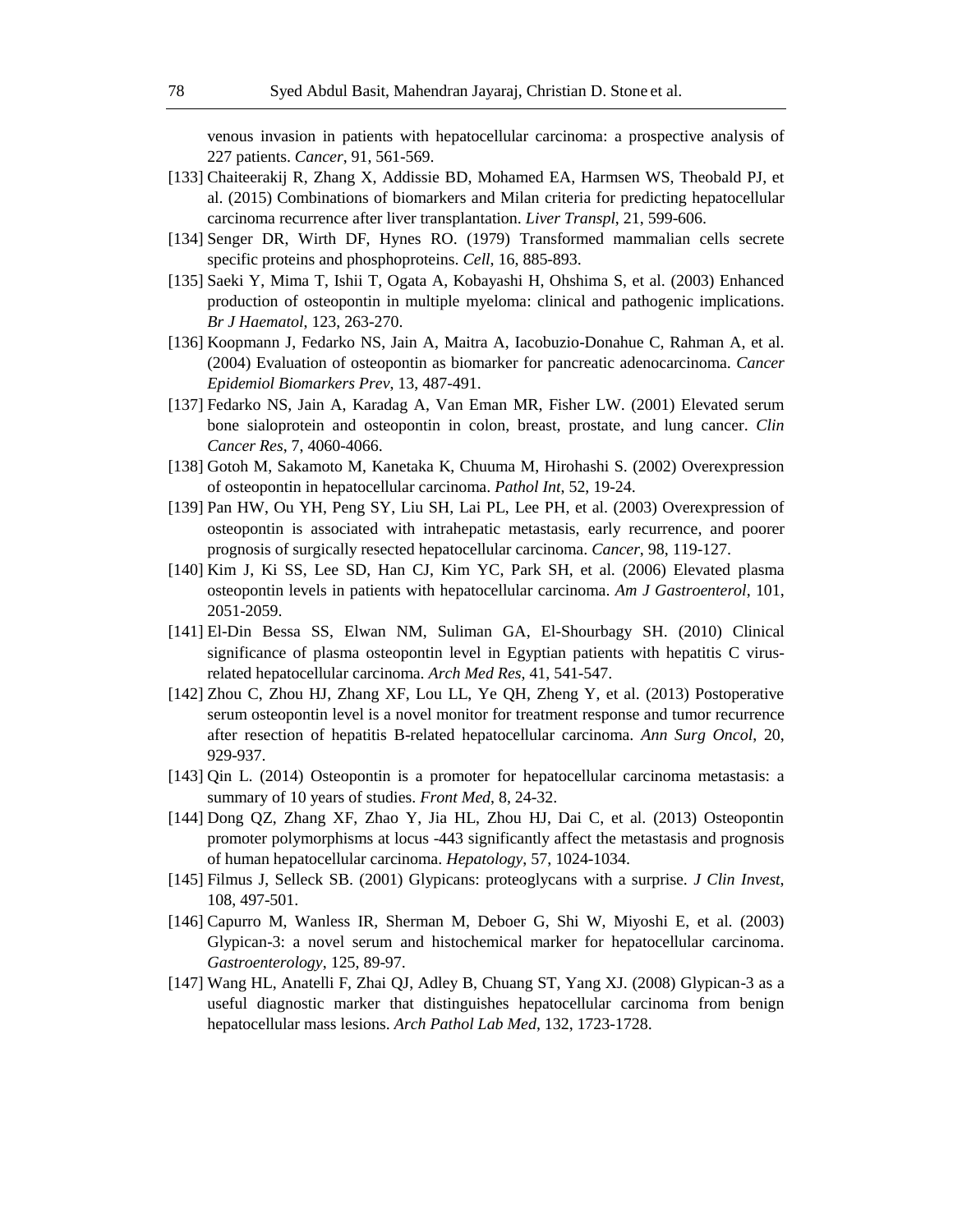- [148] Yorita K, Takahashi N, Takai H, Kato A, Suzuki M, Ishiguro T, et al. (2011) Prognostic significance of circumferential cell surface immunoreactivity of glypican-3 in hepatocellular carcinoma. *Liver Int*, 31, 120-131.
- [149] Chen IP, Ariizumi S, Nakano M, Yamamoto M. (2014) Positive glypican-3 expression in early hepatocellular carcinoma predicts recurrence after hepatectomy. *J Gastroenterol*, 49, 117-125.
- [150] Liu H, Li P, Zhai Y, Qu CF, Zhang LJ, Tan YF, et al. (2010) Diagnostic value of glypican-3 in serum and liver for primary hepatocellular carcinoma. *World J Gastroenterol*, 16, 4410-4415.
- [151] Tangkijvanich P, Chanmee T, Komtong S, Mahachai V, Wisedopas N, Pothacharoen P, et al. (2010) Diagnostic role of serum glypican-3 in differentiating hepatocellular carcinoma from non-malignant chronic liver disease and other liver cancers. *J Gastroenterol Hepatol*, 25, 129-137.
- [152] Wang Y, Yang H, Xu H, Lu X, Sang X, Zhong S, et al. (2014) Golgi protein 73, not Glypican-3, may be a tumor marker complementary to alpha-Fetoprotein for hepatocellular carcinoma diagnosis. *J Gastroenterol Hepatol*, 29, 597-602.
- [153] Shirakawa H, Suzuki H, Shimomura M, Kojima M, Gotohda N, Takahashi S, et al. (2009) Glypican-3 expression is correlated with poor prognosis in hepatocellular carcinoma. *Cancer Sci*, 100, 1403-1407.
- [154] Ning S, Bin C, Na H, Peng S, Yi D, Xiang-hua Y, et al. (2012) Glypican-3, a novel prognostic marker of hepatocellular cancer, is related with postoperative metastasis and recurrence in hepatocellular cancer patients. *Mol Biol Rep*, 39, 351-357.
- [155] Kladney RD, Bulla GA, Guo L, Mason AL, Tollefson AE, Simon DJ, et al. (2000) GP73, a novel Golgi-localized protein upregulated by viral infection. *Gene*, 249, 53-65.
- [156] Kladney RD, Cui X, Bulla GA, Brunt EM, Fimmel CJ. (2002) Expression of GP73, a resident Golgi membrane protein, in viral and nonviral liver disease. *Hepatology*, 35, 1431-1440.
- [157] Marrero JA, Romano PR, Nikolaeva O, Steel L, Mehta A, Fimmel CJ, et al. (2005) GP73, a resident Golgi glycoprotein, is a novel serum marker for hepatocellular carcinoma. *J Hepatol*, 43, 1007-1012.
- [158] Ba MC, Long H, Tang YQ, Cui SZ. (2012) GP73 expression and its significance in the diagnosis of hepatocellular carcinoma: a review. *Int J Clin Exp Pathol*, 5, 874-881.
- [159] Zhao XY, Li N, Ding HG, Jiang FF. (2010) [Detection and evaluation of serum GP73, a resident Golgi glycoprotein, as a marker in diagnosis of hepatocellular carcinoma]. *Zhonghua Zhong Liu Za Zhi*, 32, 943-945.
- [160] Mao YL, Yang HY, Xu HF, Sang XT, Lu X, Yang ZY, et al. (2008) [Significance of Golgi glycoprotein 73, a new tumor marker in diagnosis of hepatocellular carcinoma: a primary study]. *Zhonghua Yi Xue Za Zhi*, 88, 948-951.
- [161] Hu JS, Wu DW, Liang S, Miao XY. (2010) GP73, a resident Golgi glycoprotein, is sensibility and specificity for hepatocellular carcinoma of diagnosis in a hepatitis Bendemic Asian population. *Med Oncol*, 27, 339-345.
- [162] Zhou Y, Yin X, Ying J, Zhang B. (2012) Golgi protein 73 versus alpha-fetoprotein as a biomarker for hepatocellular carcinoma: a diagnostic meta-analysis. *BMC Cancer*, 12, 17.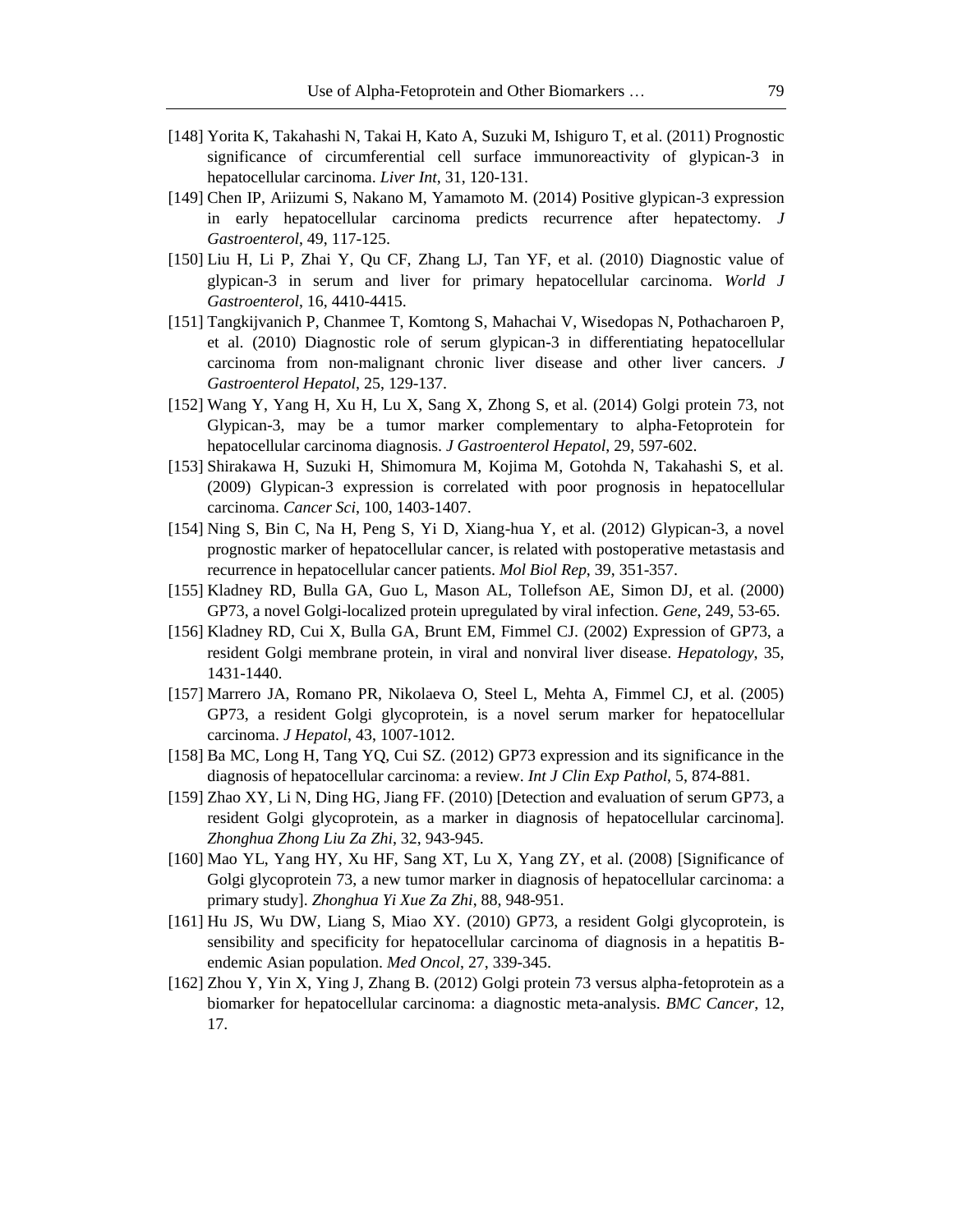- [163] Lee HJ, Kang HJ, Kim KM, Yu ES, Kim KH, Kim SM, et al. (2015) Fibroblast growth factor receptor isotype expression and its association with overall survival in patients with hepatocellular carcinoma. *Clin Mol Hepatol*, 21, 60-70.
- [164] Poon RT, Ng IO, Lau C, Yu WC, Fan ST, Wong J. (2001) Correlation of serum basic fibroblast growth factor levels with clinicopathologic features and postoperative recurrence in hepatocellular carcinoma. *Am J Surg*, 182, 298-304.
- [165] Ho HK, Pok S, Streit S, Ruhe JE, Hart S, Lim KS, et al. (2009) Fibroblast growth factor receptor 4 regulates proliferation, anti-apoptosis and alpha-fetoprotein secretion during hepatocellular carcinoma progression and represents a potential target for therapeutic intervention. *J Hepatol*, 50, 118-127.
- [166] Miura S, Mitsuhashi N, Shimizu H, Kimura F, Yoshidome H, Otsuka M, et al. (2012) Fibroblast growth factor 19 expression correlates with tumor progression and poorer prognosis of hepatocellular carcinoma. *BMC Cancer*, 12, 56.
- [167] Arao T, Ueshima K, Matsumoto K, Nagai T, Kimura H, Hagiwara S, et al. (2013) FGF3/FGF4 amplification and multiple lung metastases in responders to sorafenib in hepatocellular carcinoma. *Hepatology*, 57, 1407-1415.
- [168] Kudo M. (2014) Biomarkers and personalized sorafenib therapy. *Liver Cancer*, 3, 399- 404.
- [169] Gauglhofer C, Paur J, Schrottmaier WC, Wingelhofer B, Huber D, Naegelen I, et al. (2014) Fibroblast growth factor receptor 4: a putative key driver for the aggressive phenotype of hepatocellular carcinoma. *Carcinogenesis*, 35, 2331-2338.
- [170] Mellor HR. (2014) Targeted inhibition of the FGF19-FGFR4 pathway in hepatocellular carcinoma; translational safety considerations. *Liver Int*, 34, e1-9.
- [171] Chen T, Xie G, Wang X, Fan J, Qiu Y, Zheng X, et al. (2011) Serum and urine metabolite profiling reveals potential biomarkers of human hepatocellular carcinoma. *Mol Cell Proteomics*, 10, M110 004945.
- [172] Wang B, Chen D, Chen Y, Hu Z, Cao M, Xie Q, et al. (2012) Metabonomic profiles discriminate hepatocellular carcinoma from liver cirrhosis by ultraperformance liquid chromatography-mass spectrometry. *J Proteome Res*, 11, 1217-1227.
- [173] Nault JC, De Reynies A, Villanueva A, Calderaro J, Rebouissou S, Couchy G, et al. (2013) A hepatocellular carcinoma 5-gene score associated with survival of patients after liver resection. *Gastroenterology*, 145, 176-187.
- [174] Schirmacher P, Calvisi DF. (2013) Molecular diagnostic algorithms in hepatocellular carcinoma: dead-end street or light at the end of the tunnel? *Gastroenterology*, 145, 49- 53.
- [175] Dang H, Steinway SN, Ding W, Rountree CB. (2015) Induction of tumor initiation is dependent on CD44s in c-Met(+) hepatocellular carcinoma. *BMC Cancer*, 15, 161.
- [176] You H, Ding W, Dang H, Jiang Y, Rountree CB. (2011) c-Met represents a potential therapeutic target for personalized treatment in hepatocellular carcinoma. *Hepatology*, 54, 879-889.
- [177] Kondo S, Ojima H, Tsuda H, Hashimoto J, Morizane C, Ikeda M, et al. (2013) Clinical impact of c-Met expression and its gene amplification in hepatocellular carcinoma. *Int J Clin Oncol*, 18, 207-213.
- [178] Santoro A, Rimassa L, Borbath I, Daniele B, Salvagni S, Van Laethem JL, et al. (2013) Tivantinib for second-line treatment of advanced hepatocellular carcinoma: a randomised, placebo-controlled phase 2 study. *Lancet Oncol*, 14, 55-63.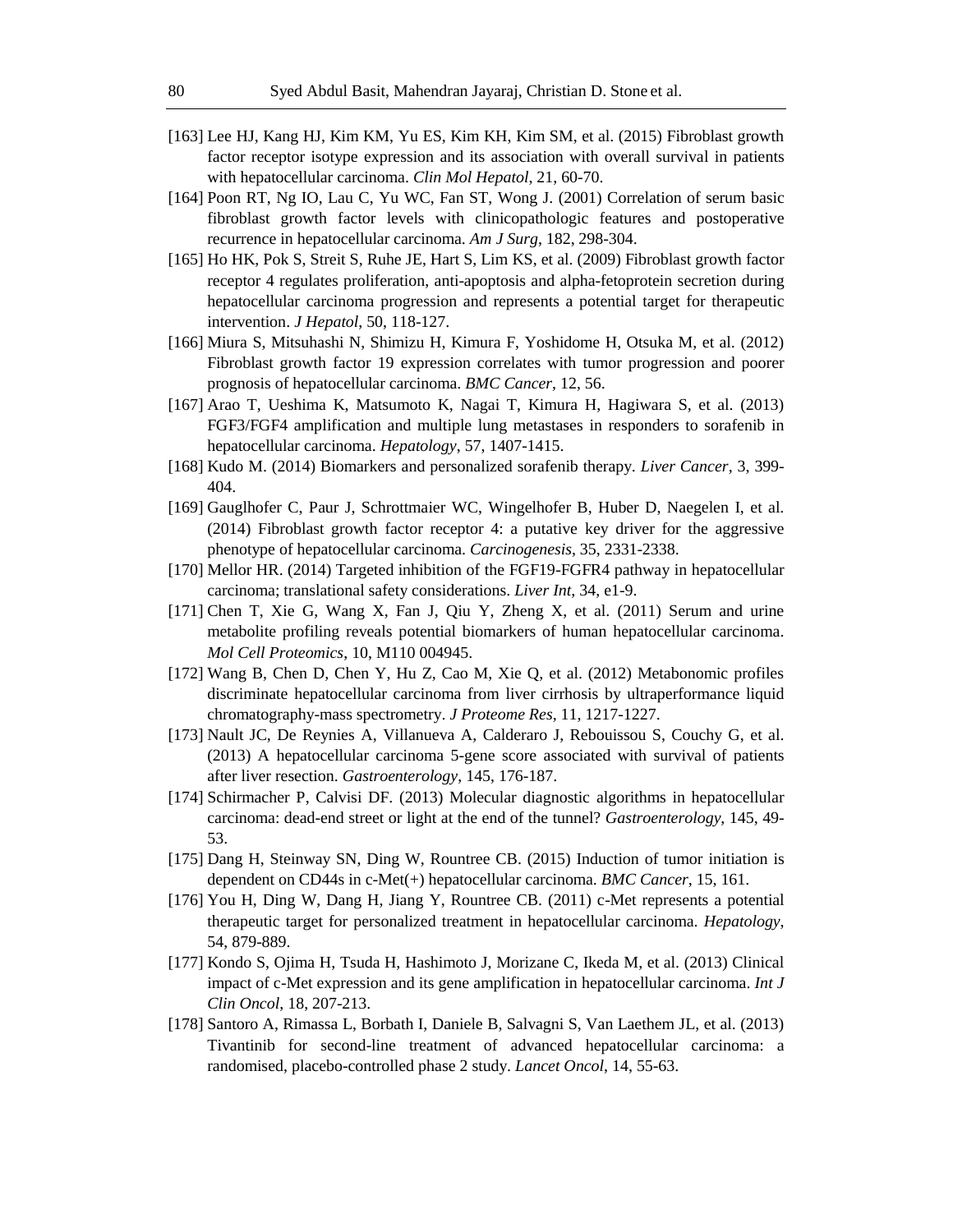- [179] Abou-Alfa GK. (2013) Approaching the era of personalised therapy for liver cancer? *Lancet Oncol*, 14, 7-8.
- [180] Liu Y, Wu F. (2010) Global burden of aflatoxin-induced hepatocellular carcinoma: a risk assessment. *Environ Health Perspect*, 118, 818-824.
- [181] Magnussen A, Parsi MA. (2013) Aflatoxins, hepatocellular carcinoma and public health. *World J Gastroenterol*, 19, 1508-1512.
- [182] Nissen NN, Martin P. (2002) Hepatocellular carcinoma: the high-risk patient. *J Clin Gastroenterol*, 35, S79-85.
- [183] Baran B. (2015) Nucleos(t)ide analogs in the prevention of hepatitis B virus related hepatocellular carcinoma. *World J Hepatol*, 7, 1742-1754.
- [184] Omata M, Lesmana LA, Tateishi R, Chen PJ, Lin SM, Yoshida H, et al. (2010) Asian Pacific Association for the Study of the Liver consensus recommendations on hepatocellular carcinoma. *Hepatol Int*, 4, 439-474.
- [185] Ferenci P, Fried M, Labrecque D, Bruix J, Sherman M, Omata M, et al. (2010) World Gastroenterology Organisation Guideline. Hepatocellular carcinoma (HCC): a global perspective. *J Gastrointestin Liver Dis*, 19, 311-317.
- [186] Kokudo N, Hasegawa K, Akahane M, Igaki H, Izumi N, Ichida T, et al. (2015) Evidence-based Clinical Practice Guidelines for Hepatocellular Carcinoma: The Japan Society of Hepatology 2013 update (3rd JSH-HCC Guidelines). *Hepatol Res*, 45.
- [187] Hsia CY, Huo TI, Chiang SY, Lu MF, Sun CL, Wu JC, et al. (2007) Evaluation of interleukin-6, interleukin-10 and human hepatocyte growth factor as tumor markers for hepatocellular carcinoma. *Eur J Surg Oncol*, 33, 208-212.
- [188] Wong RJ, Ahmed A, Gish RG. (2015) Elevated alpha-fetoprotein: differential diagnosis - hepatocellular carcinoma and other disorders. *Clin Liver Dis*, 19, 309-323.
- [189] Kurihara K, Konishi F, Kanazawa K, Fujii T, Saito K. (1997) Alpha-fetoproteinproducing carcinoma of the colon: report of a case. *Surg Today*, 27, 453-456.
- [190] Kawamoto S, Hiraoka T, Kanemitsu K, Kimura M, Miyauchi Y, Takeya M. (1992) Alpha-fetoprotein-producing pancreatic cancer--a case report and review of 28 cases. *Hepatogastroenterology*, 39, 282-286.
- [191] Xu P, Xu CF, Wan XY, Yu CH, Shen C, Chen P, et al. (2014) Association between serum alpha-fetoprotein levels and fatty liver disease: a cross-sectional study. *World J Gastroenterol*, 20, 11865-11870.
- [192] Nakajima T, Okazaki N, Morinaga S, Tsumuraya M, Shimosato Y, Saiki S. (1985) A case of alpha-fetoprotein-producing rectal carcinoma. *Jpn J Clin Oncol*, 15, 679-685.
- [193] Hadem J, Strassburg CP, Manns MP. (2012) Prediction of outcome and selection of the liver transplantat candidate in acute liver failure. *Front Physiol*, 3, 340.
- [194] Hu KQ, Kyulo NL, Lim N, Elhazin B, Hillebrand DJ, Bock T. (2004) Clinical significance of elevated alpha-fetoprotein (AFP) in patients with chronic hepatitis C, but not hepatocellular carcinoma. *Am J Gastroenterol*, 99, 860-865.
- [195] Bayati N, Silverman AL, Gordon SC. (1998) Serum alpha-fetoprotein levels and liver histology in patients with chronic hepatitis C. *Am J Gastroenterol*, 93, 2452-2456.
- [196] Shen WF, Zhong W, Xu F, Kan T, Geng L, Xie F, et al. (2009) Clinicopathological and prognostic analysis of 429 patients with intrahepatic cholangiocarcinoma. *World J Gastroenterol*, 15, 5976-5982.